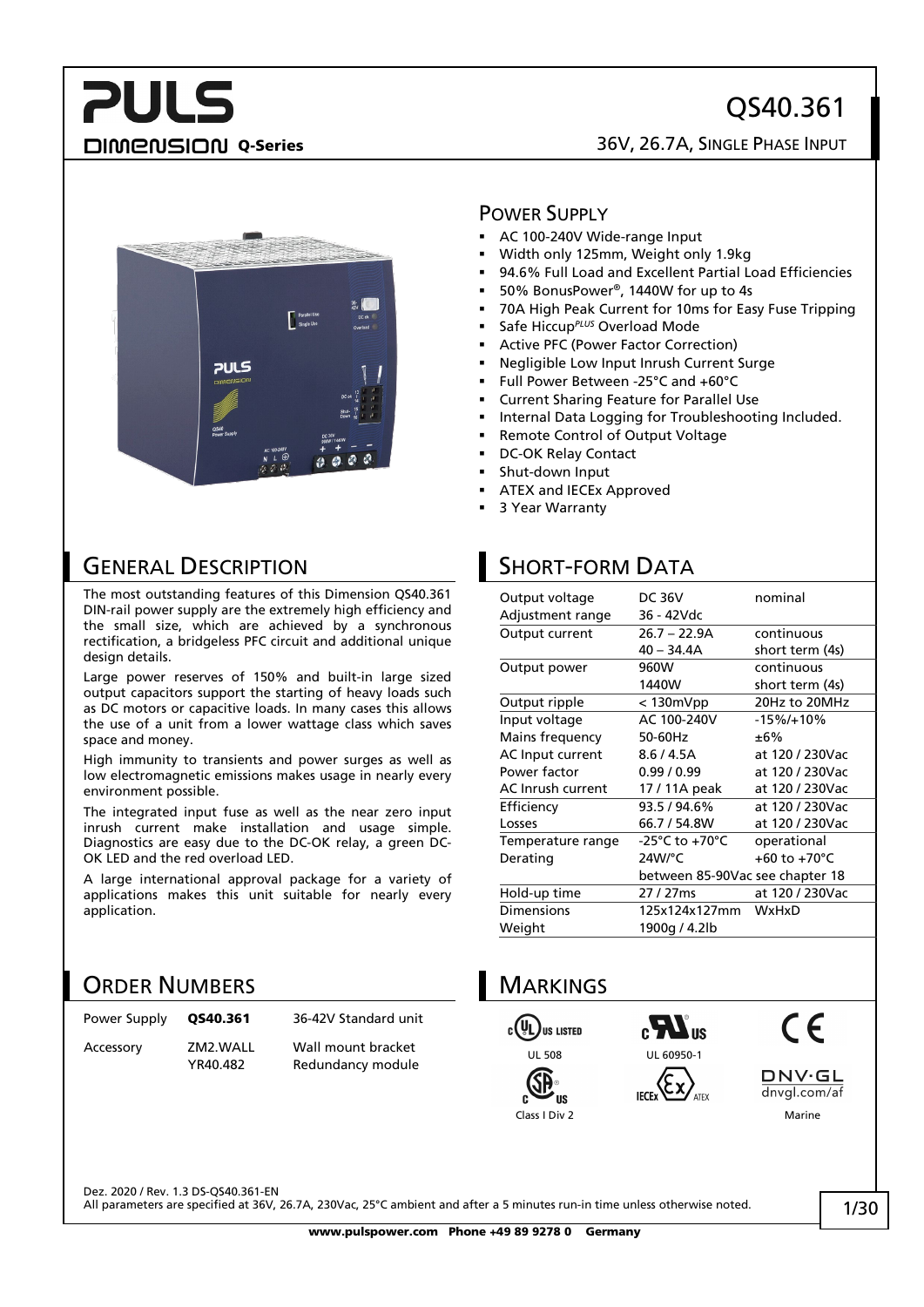## **PULS** DIMENSION Q-Series 36V, 26.7A, SINGLE PHASE INPUT

### INDEX

|                |                                         | rac |
|----------------|-----------------------------------------|-----|
| $\mathbf{1}$ . |                                         |     |
| 2.             |                                         |     |
| 3.             |                                         |     |
| 4.             |                                         |     |
| 5.             |                                         |     |
| 6.             |                                         |     |
| 7.             |                                         |     |
| 8.             |                                         |     |
| 9.             |                                         |     |
|                | 10. Remote Control of Output Voltage 11 |     |
|                |                                         |     |
|                | 12. Efficiency and Power Losses12       |     |
|                | 13. Lifetime Expectancy and MTBF13      |     |
|                |                                         |     |
|                |                                         |     |
|                | 16. Front Side and User Elements15      |     |
|                |                                         |     |
|                |                                         |     |
|                |                                         |     |
|                |                                         |     |
|                |                                         |     |
|                |                                         |     |

| Page  | Page                                          |
|-------|-----------------------------------------------|
| . 3   |                                               |
| . . 3 |                                               |
| . . 5 | 24. Physical Dimensions and Weight 22         |
| 6     |                                               |
| . . 6 | 25.1. ZM2.WALL - Wall mounting bracket23      |
| 7     | 25.2. YR40.482 - Redundancy Module23          |
| . . 9 |                                               |
| .10   | 26.1. Repetitive Pulse Loading24              |
| .10   | 26.2. Peak Current Capability  25             |
| .11   |                                               |
| .11   |                                               |
| .12   | 26.5. Output Circuit Breakers 26              |
| .13   | 26.6. Parallel Use to Increase Output Power27 |
| .13   | 26.7. Parallel Use for Redundancy 27          |
| .14   |                                               |
| .15   |                                               |
| .16   |                                               |
| .17   | 26.11. Operation on Two Phases  29            |
| .18   | 26.12. Use in a Tightly Sealed Enclosure 29   |
| .18   | 26.13. Mounting Orientations 30               |

The information presented in this document is believed to be accurate and reliable and may change without notice. No part of this document may be reproduced or utilized in any form without permission in writing from the publisher.

### TERMINOLOGY AND ABREVIATIONS

| PE and $\bigoplus$ symbol | PE is the abbreviation for Protective Earth and has the same meaning as the symbol $\bigoplus$ .                                                                                                                                      |
|---------------------------|---------------------------------------------------------------------------------------------------------------------------------------------------------------------------------------------------------------------------------------|
| Earth, Ground             | This document uses the term "earth" which is the same as the U.S. term "ground".                                                                                                                                                      |
| T.b.d.                    | To be defined, value or description will follow later.                                                                                                                                                                                |
| <b>AC 230V</b>            | A figure displayed with the AC or DC before the value represents a nominal voltage with<br>standard tolerances (usually ±15%) included.<br>E.g.: DC 12V describes a 12V battery disregarding whether it is full (13.7V) or flat (10V) |
| <b>230Vac</b>             | A figure with the unit (Vac) at the end is a momentary figure without any additional<br>tolerances included.                                                                                                                          |
| <b>50Hz vs. 60Hz</b>      | As long as not otherwise stated, AC 230V parameters are valid at 50Hz mains frequency.                                                                                                                                                |
| may                       | A key word indicating flexibility of choice with no implied preference.                                                                                                                                                               |
| shall                     | A key word indicating a mandatory requirement.                                                                                                                                                                                        |
| should                    | A key word indicating flexibility of choice with a strongly preferred implementation.                                                                                                                                                 |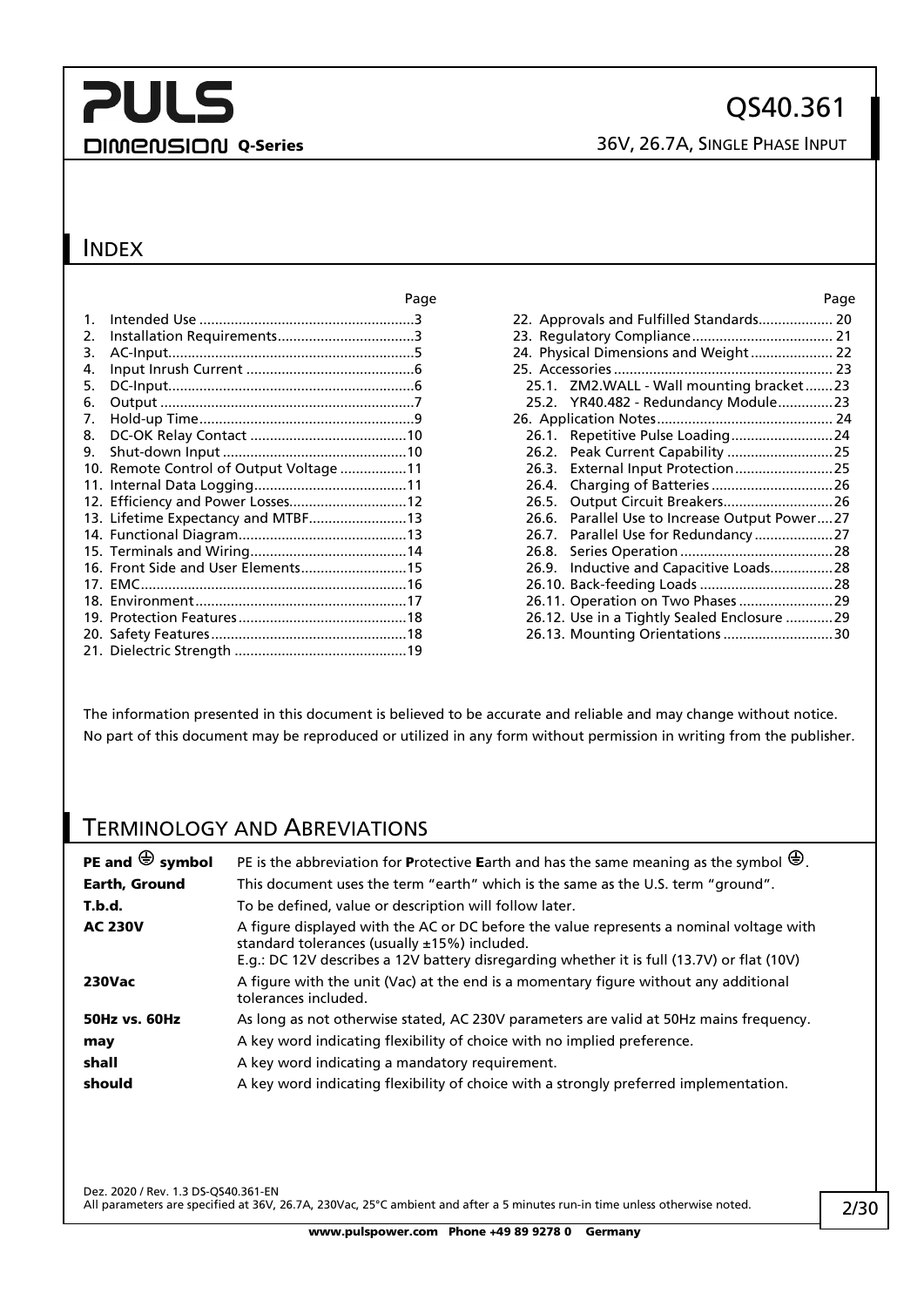## <span id="page-2-0"></span>1. INTENDED USE

This device is designed for installation in an enclosure and is intended for commercial use, such as in industrial control, process control, monitoring and measurement equipment or the like.

Do not use this device in equipment, where malfunctioning may cause severe personal injury or threaten human life without additional appropriate safety devices, that are suited for the end application.

If this device is used in a manner outside of its specification, the protection provided by the device may be impaired.

## <span id="page-2-1"></span>2. INSTALLATION REQUIREMENTS

#### **A** WARNING | Risk of electrical shock, fire, personal injury or death.

- Turn power off before working on the device and protect against inadvertent re-powering.
- Do not open, modify or repair the device.
- Use caution to prevent any foreign objects from entering into the housing.
- Do not use in wet locations or in areas where moisture or condensation can be expected.
- Do not touch during power-on, and immediately after power-off. Hot surface may cause burns.

#### Obey the following installation instructions:

This device may only be installed and put into operation by qualified personnel.

This device does not contain serviceable parts. The tripping of an internal fuse is caused by an internal defect.

If damage or malfunction should occur during installation or operation, immediately turn power off and send unit to the factory for inspection.

Install device in an enclosure providing protection against electrical, mechanical and fire hazards.

Install the device onto a DIN-rail according to EN 60715 with the input terminals on the bottom of the device. Other mounting orientations require a reduction in output current.

Make sure that the wiring is correct by following all local and national codes. Use appropriate copper cables that are designed for a minimum operating temperature of 60°C for ambient temperatures up to +45°C, 75°C for ambient temperatures up to +60°C and 90°C for ambient temperatures up to +70°C.

Ensure that all strands of a stranded wire enter the terminal connection. Unused screw terminals should be securely tightened. Use ferrules for wires on the input terminals.

The device is designed for pollution degree 2 areas in controlled environments. No condensation or frost is allowed. The enclosure of the device provides a degree of protection of IP20. The enclosure does not provide protection against spilled liquids.

The device is designed for overvoltage category II zones.

The device is designed as "Class of Protection I" equipment according to IEC 61140. Do not use without a proper PE (Protective Earth) connection.

The device is suitable to be supplied from TN, TT or IT mains networks. The continuous voltage between the input terminal and the PE potential must not exceed 276Vac.

A disconnecting means shall be provided for the input of the device.

The device is designed for convection cooling and does not require an external fan. Do not obstruct airflow and do not cover ventilation grid!

The device is designed for altitudes up to 4000m (13125ft). Above 2000m (6560ft) a reduction in output current is required.

Keep the following minimum installation clearances: 40mm on top, 20mm on the bottom, 5mm left and right side. Increase the 5mm to 15mm in case the adjacent device is a heat source. When the device is permanently loaded with less than 50%, the 5mm can be reduced to zero.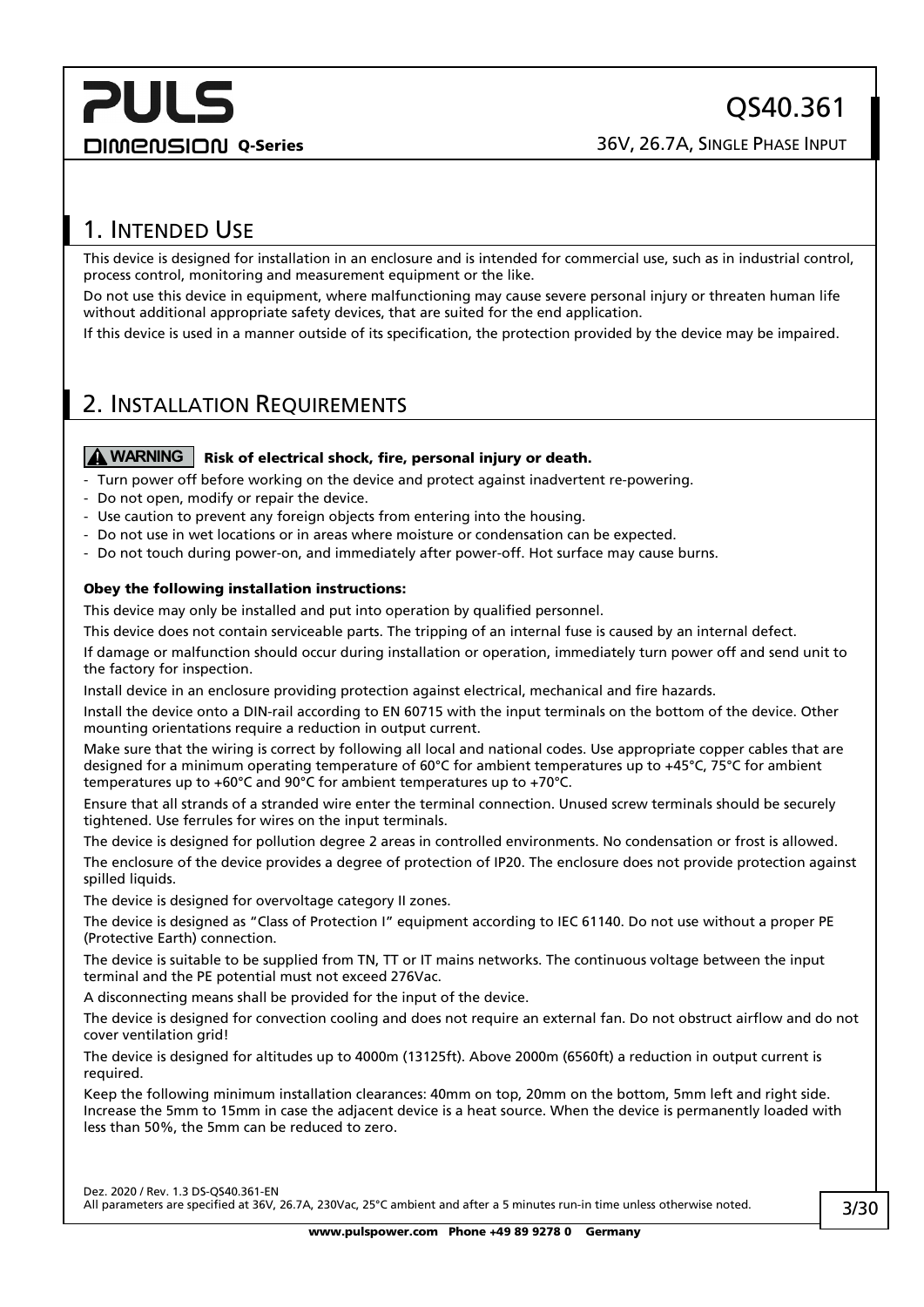DIMENSION Q-Series 36V, 26.7A, SINGLE PHASE INPUT

The device is designed, tested and approved for branch circuits up to 30A (UL) and 32A (IEC) without additional protection device. If an external fuse is utilized, do not use circuit breakers smaller than 16A B- or C-Characteristic to avoid a nuisance tripping of the circuit breaker.

The maximum surrounding air temperature is +70 $^{\circ}$ C (+158 $^{\circ}$ F). The operational temperature is the same as the ambient or surrounding air temperature and is defined 2cm below the device.

The device is designed to operate in areas between 5% and 95% relative humidity.

#### Installation Instructions for Hazardous Location Areas

The device is suitable for use in Class I Division 2 Groups A, B, C, D locations and for use in Group II Category 3 (Zone 2) environments.

Classification: ATEX: EPS 14 ATEX 1 638 X, II 3G EX nA nC IIC T3 Gc / IECEx EPS 14.0007X

#### WARNING EXPLOSION HAZARDS!

Substitution of components may impair suitability for this environment.

Do not disconnect the unit or operate the voltage adjustment or S/P jumper unless power has been switched off or the area is known to be non-hazardous.

A suitable enclosure must be provided for the end product which has a minimum protection of IP54 and fulfils the requirements of the EN 60079-0.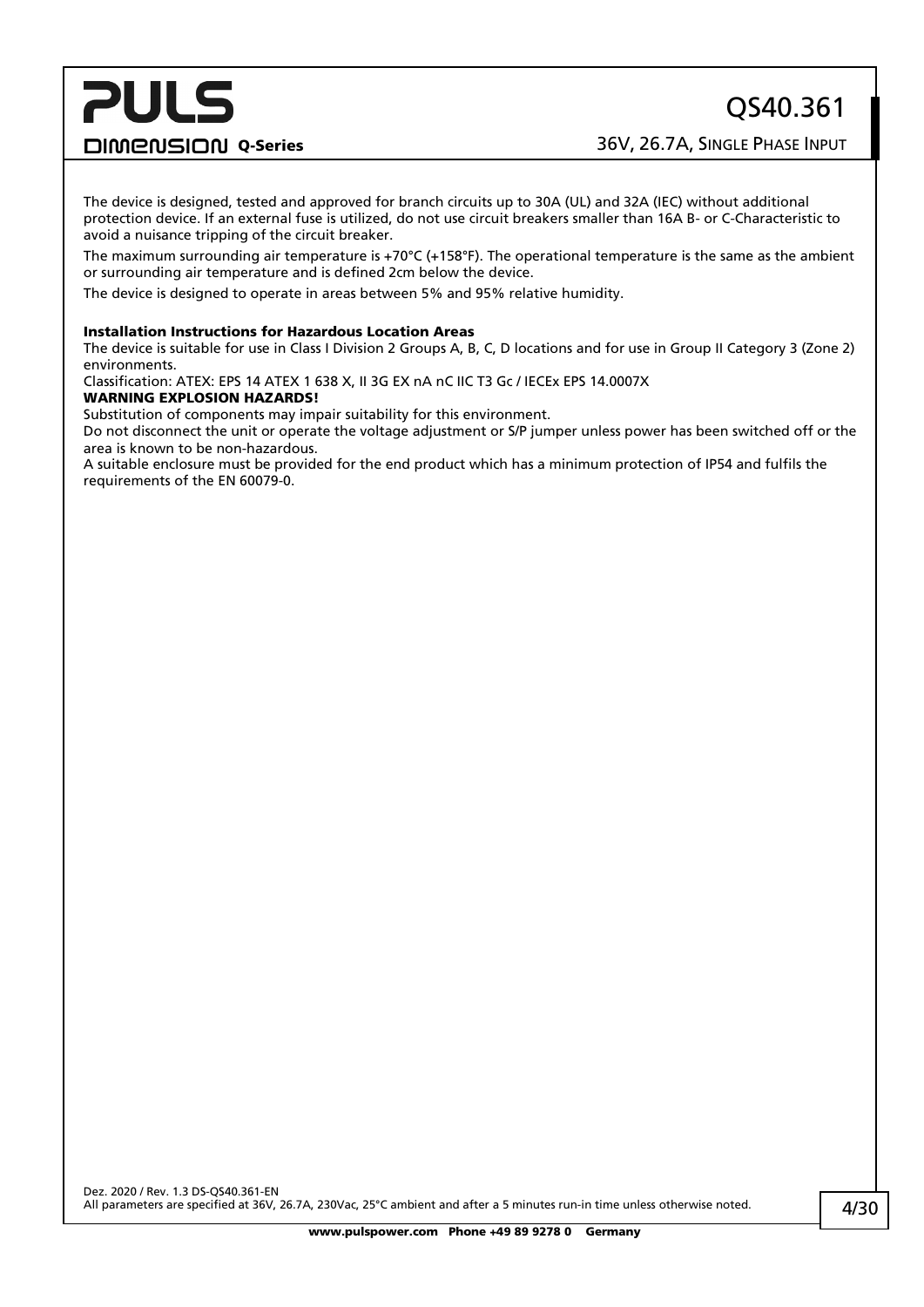## QS40.361

DIMENSION Q-Series 36V, 26.7A, SINGLE PHASE INPUT

## <span id="page-4-0"></span>3. AC-INPUT

| AC input<br>AC input range      | nom. | AC 100-240V<br>90-264Vac<br>85-90Vac | suitable for TN, TT and IT mains networks<br>continuous operation<br>< 55°C ambient temperature continuously allowed<br>> 55°C ambient temperature short term or with output<br>derating according Fig. 18-1 |
|---------------------------------|------|--------------------------------------|--------------------------------------------------------------------------------------------------------------------------------------------------------------------------------------------------------------|
|                                 |      | 60-85Vac                             | full power for up to 200ms                                                                                                                                                                                   |
|                                 |      | $0-85$ Vac                           | no damage to the unit                                                                                                                                                                                        |
|                                 |      | 264-300Vac                           | < 500ms                                                                                                                                                                                                      |
| Allowed voltage L or N to earth | max. | 300Vac                               | continuous, IEC 62103                                                                                                                                                                                        |
| Input frequency                 | nom. | $50-60$ Hz                           | ±6%                                                                                                                                                                                                          |
| Turn-on voltage                 | typ. | 80Vac                                | steady-state value, load independent, see Fig. 3-1                                                                                                                                                           |
| Shut-down voltage               | typ. | 74Vac                                | steady-state value, load independent, see Fig. 3-1                                                                                                                                                           |
| External input protection       |      | See recommendations in chapter 26.3. |                                                                                                                                                                                                              |
|                                 |      |                                      |                                                                                                                                                                                                              |

|                            |      | <b>AC 100V</b>    | <b>AC 120V</b>    | <b>AC 230V</b>    |                                                     |
|----------------------------|------|-------------------|-------------------|-------------------|-----------------------------------------------------|
| Input current              | typ. | 10.5A             | 8.6A              | 4.5A              | at 36V, 26.7A, see Fig. 3-3                         |
| Power factor <sup>*)</sup> | typ. | 0.99              | 0.99              | 0.99              | at 36V, 26.7A, see Fig. 3-4                         |
| Crest factor**)            | typ. | 1.47              | 1.53              | 1.56              | at 36V, 26.7A                                       |
| Start-up delay             | typ. | 800 <sub>ms</sub> | 750 <sub>ms</sub> | 700 <sub>ms</sub> | see Fig. 3-2                                        |
| Rise time                  | typ. | 28 <sub>ms</sub>  | 28 <sub>ms</sub>  | 28 <sub>ms</sub>  | at 36V, 26.7A, resistive load,<br>OmF see Fig. 3-2  |
|                            | typ. | 35 <sub>ms</sub>  | 35 <sub>ms</sub>  | 35 <sub>ms</sub>  | at 36V, 26.7A, resistive load;<br>27mF see Fig. 3-2 |
| Turn-on overshoot          | max. | 100mV             | 100mV             | 100mV             | see Fig. 3-2                                        |

\*) The power factor is the ratio of the true (or real) power to the apparent power in an AC circuit.

\*\*) The crest factor is the mathematical ratio of the peak value to RMS value of the input current waveform.

<span id="page-4-1"></span>

<span id="page-4-2"></span>





<span id="page-4-4"></span><span id="page-4-3"></span>

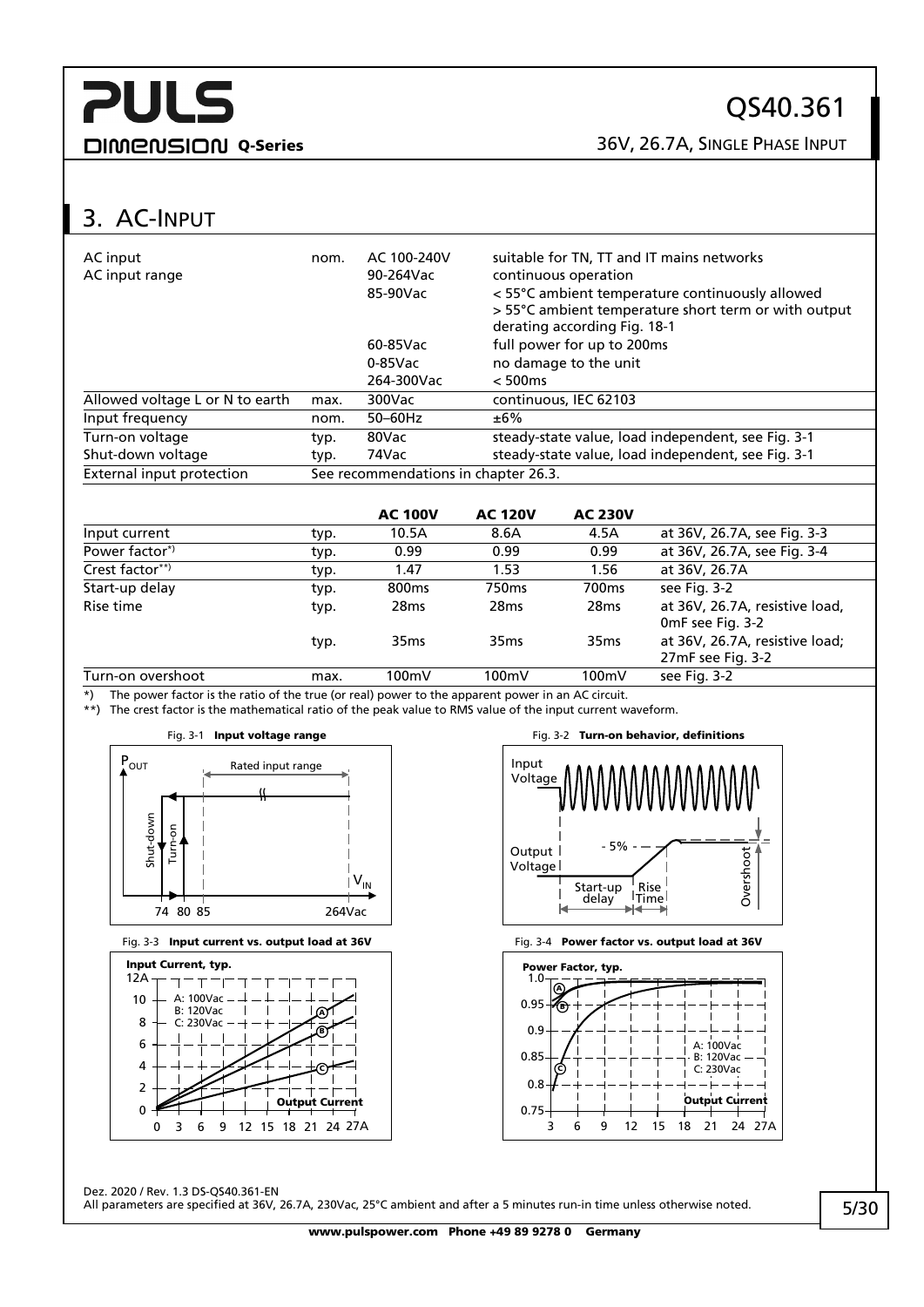## <span id="page-5-0"></span>4. INPUT INRUSH CURRENT

The power supply is equipped with an active inrush current limitation circuit, which limits the input inrush current after turn-on to a negligible low value. The input current is usually smaller than the steady state input current.

|                             |      | <b>AC 100V</b>      | <b>AC 120V</b>      | <b>AC 230V</b>      |                                                              |
|-----------------------------|------|---------------------|---------------------|---------------------|--------------------------------------------------------------|
| Inrush current <sup>*</sup> | max. | 25A <sub>peak</sub> | 22A <sub>peak</sub> | 16A <sub>peak</sub> | over entire temperature range;<br>mains interruptions $> 1s$ |
|                             | typ. | 20A <sub>peak</sub> | 17A <sub>peak</sub> | 11A <sub>peak</sub> | over entire temperature range;<br>mains interruptions $> 1s$ |
| Inrush energy               | max. | $5A^2s$             | 5A <sup>2</sup> S   | $5A^2s$             | over entire temperature range;<br>mains interruptions $> 1s$ |

 $\overline{\bullet}$ ) The charging current into EMI suppression capacitors is disregarded in the first microseconds after switch-on.

Fig. 4-1 Typical turn-on behaviour at nominal load and 25°C ambient temperature

|          | Input Current 5A / DIV |               |
|----------|------------------------|---------------|
| wWWWWWWW |                        |               |
| Input    |                        |               |
|          |                        | <b>230Vac</b> |
| Output   | 100mS/DIV              | 36Vdc         |

## <span id="page-5-1"></span>5. DC-INPUT

Do not operate this power supply with DC-input voltage.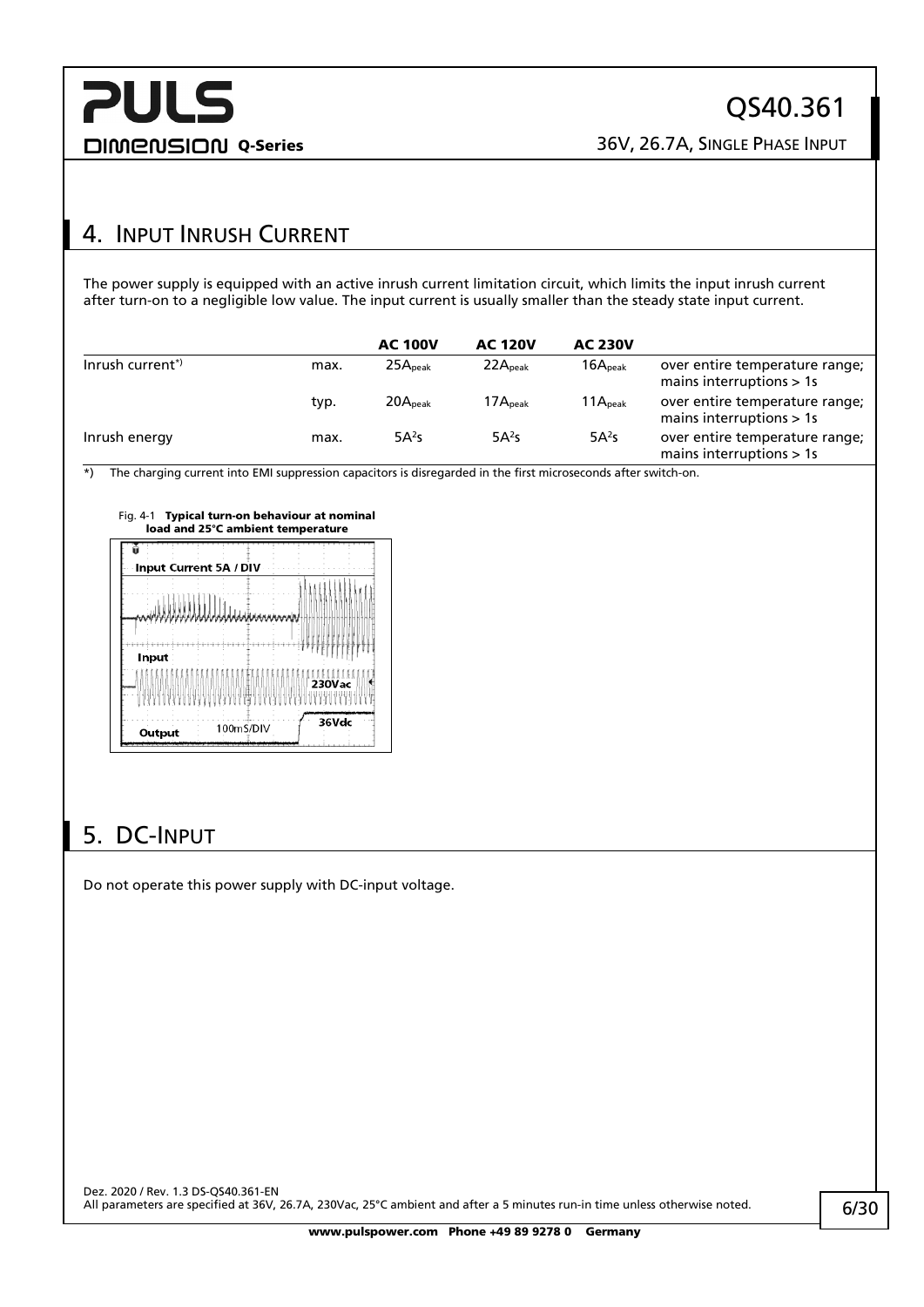DIMENSION Q-Series 26V, 26.7A, SINGLE PHASE INPUT

## <span id="page-6-0"></span>6. OUTPUT

| Output voltage                        | nom. | <b>DC 36V</b>                  |                                                          |
|---------------------------------------|------|--------------------------------|----------------------------------------------------------|
| Adjustment range                      |      | 36-42Vdc                       | quaranteed                                               |
|                                       | max. | 43Vdc****)                     | at clockwise end position of potentiometer               |
| Factory setting                       | typ. | 36.0Vdc                        | ±0.2%, at full load, cold unit, in "single use" mode     |
|                                       | typ. | 36.0Vdc                        | ±0.5%, at full load, cold unit, in "parallel use" mode   |
|                                       | typ. | 37.5Vdc                        | at no load, cold unit, in "parallel use" mode            |
| Line regulation                       | max. | 10 <sub>m</sub>                | 85-300Vac                                                |
| Load regulation                       | max. | 50mV                           | in "single use" mode: static value, 0A→26A, see Fig. 6-1 |
|                                       | typ. | 1500mV                         | in "parallel use" mode: static value, 0A→26A,            |
|                                       |      |                                | see Fig. 6-2                                             |
| Ripple and noise voltage              | max. | 130mVpp                        | 20Hz to 20MHz, 50Ohm                                     |
| Output current                        | nom. | 26.7A                          | continuously available at 36V, see Fig. 6-1 and Fig. 6-2 |
|                                       | nom. | 22.9A                          | continuously available at 42V, see Fig. 6-1 and Fig. 6-2 |
|                                       | nom. | 40A                            | short term available BonusPower®*), at 36V               |
|                                       |      |                                | for typical 4s, see Fig. 6-1 and Fig. 6-2                |
|                                       | nom. | 34.3A                          | short term available BonusPower®*), at 42V               |
|                                       |      |                                | for typical 4s, see Fig. 6-1 and Fig. 6-2                |
|                                       | typ. | 70A                            | up to 10ms, output voltage stays above 30V, see Fig.     |
|                                       |      |                                | 6-4, This peak current is available once every second.   |
|                                       |      |                                | See chapter 26.2 for more peak current measurements.     |
| Output power                          | nom. | 960W                           | continuously available at 36-42V                         |
|                                       | nom. | 1440W*)                        | short term available BonusPower®*) at 36-42V             |
| BonusPower <sup>®</sup> time          | typ. | 4 <sub>S</sub>                 | duration until the output voltage dips, see Fig. 6-5     |
| BonusPower <sup>®</sup> recovery time | typ. | 7s                             | overload free time to reset power manager, see Fig. 6-6  |
| Overload behavior                     |      | cont. current                  | output voltage > 30Vdc, see Fig. 6-1                     |
|                                       |      | Hiccup <sup>PLUS</sup> mode**) | output voltage < 30Vdc, see Fig. 6-1                     |
| Short-circuit current                 | min. | 40A***)                        | load impedance 40mOhm, see Fig. 6-3                      |
|                                       | max. | $47A***$                       | load impedance 40mOhm, see Fig. 6-3                      |
|                                       | max. | 15.3A                          | average (R.M.S.) current, load impedance 40mOhm, see     |
|                                       |      |                                | Fig. $6-3$                                               |
|                                       | typ. | 83A                            | up to 10ms, load impedance <10mOhm, see Fig. 6-4         |
| Output capacitance                    | typ. | 4700µF                         | included in the power supply                             |

#### \*) BonusPower®, short term power capability (up to typ. 4s)

The power supply is designed to support loads with a higher short-term power requirement without damage or shutdown. The shortterm duration is hardware controlled by an output power manager. This BonusPower® is repeatedly available. Detailed information can be found in chapte[r 26.1.](#page-23-1) If the power supply is loaded longer with the BonusPower® than shown in the Bonus-time diagram (see [Fig. 6-5\),](#page-7-3) the max. output power is automatically reduced to 960W. If the power requirement is continuously above 960W and the voltage falls below approx. 30V (due to the current regulating mode at overload), the unit shuts-off and makes periodical restart attempts. This behavior is called hiccup mode which is described below. If the voltage is above 30V, the unit continuously delivers current.

#### \*\*) Hiccup*PLUS* Mode

Up to 4s of overloading, the power supply delivers continuous output current. After this, the output power is reduced to nearly zero for approx. 17s before a new start attempt is automatically performed. If the overload has been cleared, the device will operate normally. If the overload still exists, the output current will be delivered for 2 to 4s (depending on the overload) again followed by a 17s rest time. This cycle is repeated as long as the overload exists. Se[e Fig. 6-3.](#page-7-5) During the off-period a small rest voltage and rest current is present on the output.

\*\*\*) Discharge current of output capacitors is not included.

\*\*\*\*) This is the maximum output voltage which can occur at the clockwise end position of the potentiometer due to tolerances. It is not guaranteed value which can be achieved. The typical value is about 42.5V.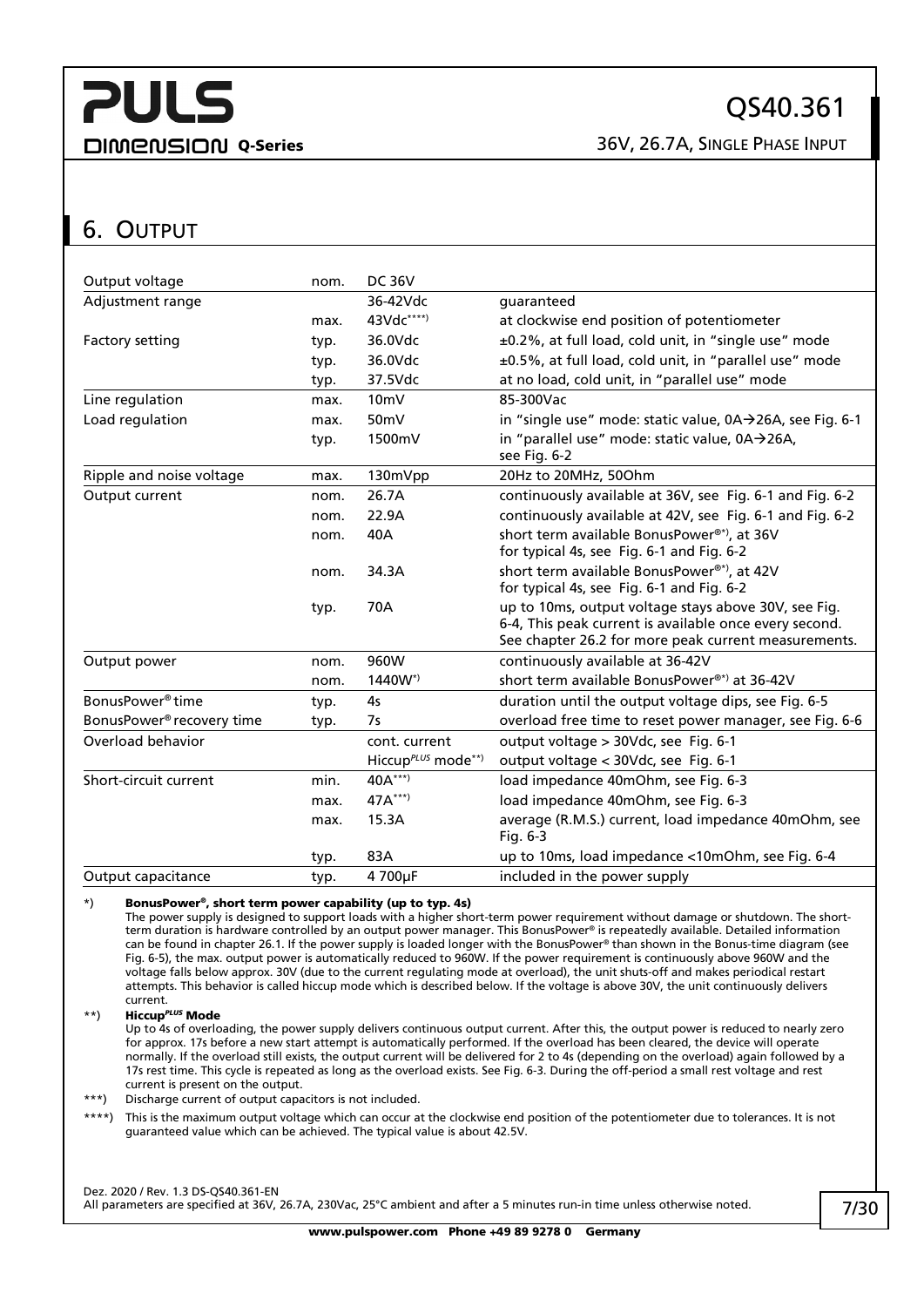## QS40.361

DIMENSION Q-Series 36V, 26.7A, SINGLE PHASE INPUT

<span id="page-7-0"></span>

#### <span id="page-7-5"></span>Fig. 6-3 **Short-circuit on output, Hiccup<sup>PLUS</sup> mode, typ.** Fig. 6-4 **Dynamic overcurrent capability, typ.**



<span id="page-7-3"></span>

100 120 130 140 150 170% 110 160



<span id="page-7-1"></span>Fig. 6-2 Output voltage vs. output current in

<span id="page-7-2"></span>





<span id="page-7-4"></span>

The BonusPower® is available as soon as power comes on and after the end of an output short circuit or output overload.





Dez. 2020 / Rev. 1.3 DS-QS40.361-EN

0

All parameters are specified at 36V, 26.7A, 230Vac, 25°C ambient and after a 5 minutes run-in time unless otherwise noted.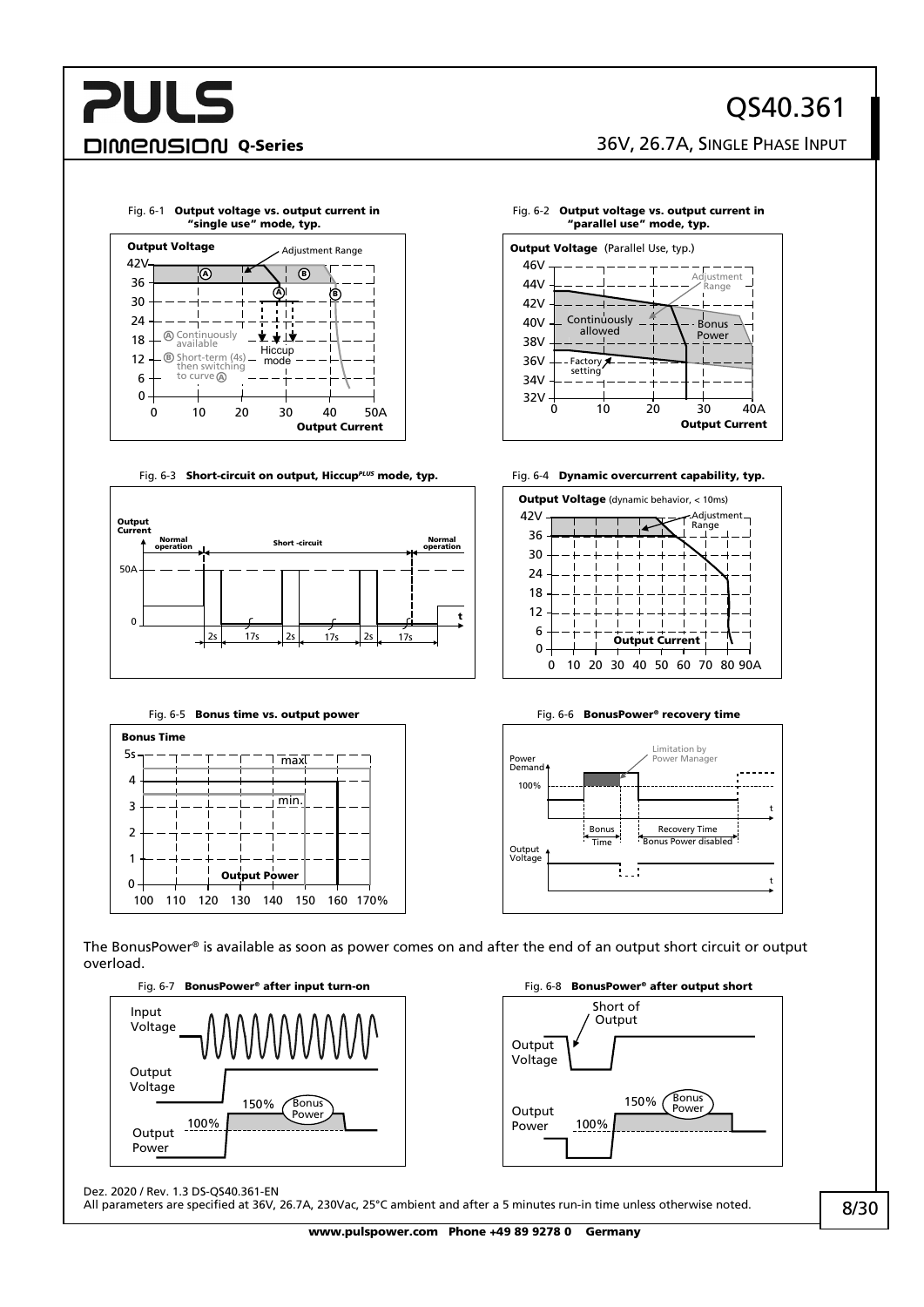## QS40.361

DIMENSION Q-Series 36V, 26.7A, SINGLE PHASE INPUT

## <span id="page-8-0"></span>7. HOLD-UP TIME

|              |      | <b>AC 100V</b>   | <b>AC 120V</b>   | <b>AC 230V</b>   |                             |
|--------------|------|------------------|------------------|------------------|-----------------------------|
| Hold-up Time | typ. | 54 <sub>ms</sub> | 54 <sub>ms</sub> | 54 <sub>ms</sub> | at 36V, 13.3A, see Fig. 7-1 |
|              | min. | 45 <sub>ms</sub> | 45 <sub>ms</sub> | 45ms             | at 36V, 13.3A, see Fig. 7-1 |
|              | typ. | 27 <sub>ms</sub> | 27 <sub>ms</sub> | 27 <sub>ms</sub> | at 36V, 26.7A, see Fig. 7-1 |
|              | min. | 23 <sub>ms</sub> | 23 <sub>ms</sub> | 23 <sub>ms</sub> | at 36V, 26.7A, see Fig. 7-1 |

<span id="page-8-1"></span>



| поки-ир типе     |     |     |     |                      |        |  |
|------------------|-----|-----|-----|----------------------|--------|--|
| 60 <sub>ms</sub> |     |     |     |                      |        |  |
|                  |     |     |     | 36V, 13.3A, typ.     |        |  |
| 50 <sub>ms</sub> |     |     |     | 36V, 13.3A, min.     |        |  |
| 40 <sub>ms</sub> |     |     |     |                      |        |  |
| 30 <sub>ms</sub> |     |     |     | 36V, 26.7A, typ.     |        |  |
| 20 <sub>ms</sub> |     |     |     | 36V, 26.7A, min.     |        |  |
|                  |     |     |     |                      |        |  |
| 10 <sub>ms</sub> |     |     |     |                      |        |  |
| 0                |     |     |     | <b>Input Voltage</b> |        |  |
|                  |     |     |     |                      |        |  |
| 90               | 120 | 155 | 190 |                      | 230Vac |  |

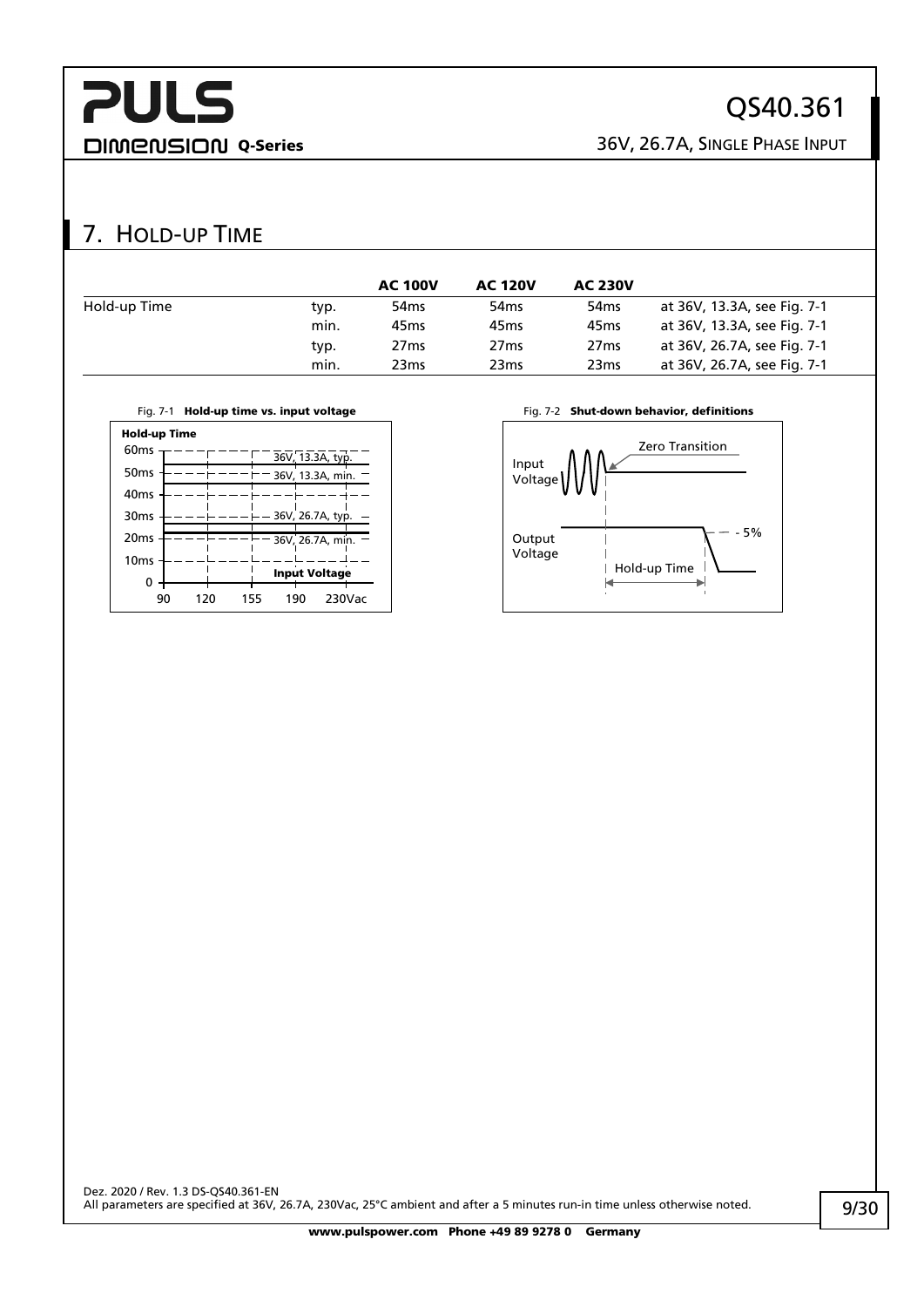## <span id="page-9-0"></span>8. DC-OK RELAY CONTACT

This feature monitors the output voltage, which is produced by the power supply itself. It is independent of a back-fed voltage from a unit connected in parallel to the power supply output.

| Contact closes    | As soon as the output voltage reaches 90% of the adjusted output voltage.                                                                                                              |                                  |                       |  |
|-------------------|----------------------------------------------------------------------------------------------------------------------------------------------------------------------------------------|----------------------------------|-----------------------|--|
| Contact opens     | As soon as the output voltage dips more than 10% below the adjusted output voltage.<br>Short dips will be extended to a signal length of 250ms. Dips shorter than 1ms will be ignored. |                                  |                       |  |
| Contact re-closes | As soon as the output voltage exceeds 90% of the adjusted voltage.                                                                                                                     |                                  |                       |  |
| Contact ratings   | max                                                                                                                                                                                    | 60Vdc 0.3A, 30Vdc 1A, 30Vac 0.5A | resistive load        |  |
|                   | min                                                                                                                                                                                    | 1mA at 5Vdc                      | min. permissible load |  |
| Isolation voltage | See dielectric strength table in section 21.                                                                                                                                           |                                  |                       |  |

#### Fig. 8-1 DC-ok relay contact behavior



## <span id="page-9-1"></span>9. SHUT-DOWN INPUT

This feature allows a switch-off of the output of the power supply with a signal switch or an external voltage. The shut-down occurs immediately while the turn-on is delayed up to 350ms. In a shut-down condition, the output voltage is <3V and the output power is <0.5W.

The voltage between different minus pole output terminals must be below 1V when units are connected in parallel. In a series operation of multiple power supplies only wiring option "A" with individual signal switches is allowed. Please note:

- Option C requires a current sink capability of the voltage source. Do not use a blocking diode.

- The shut-down function has no safety feature included.

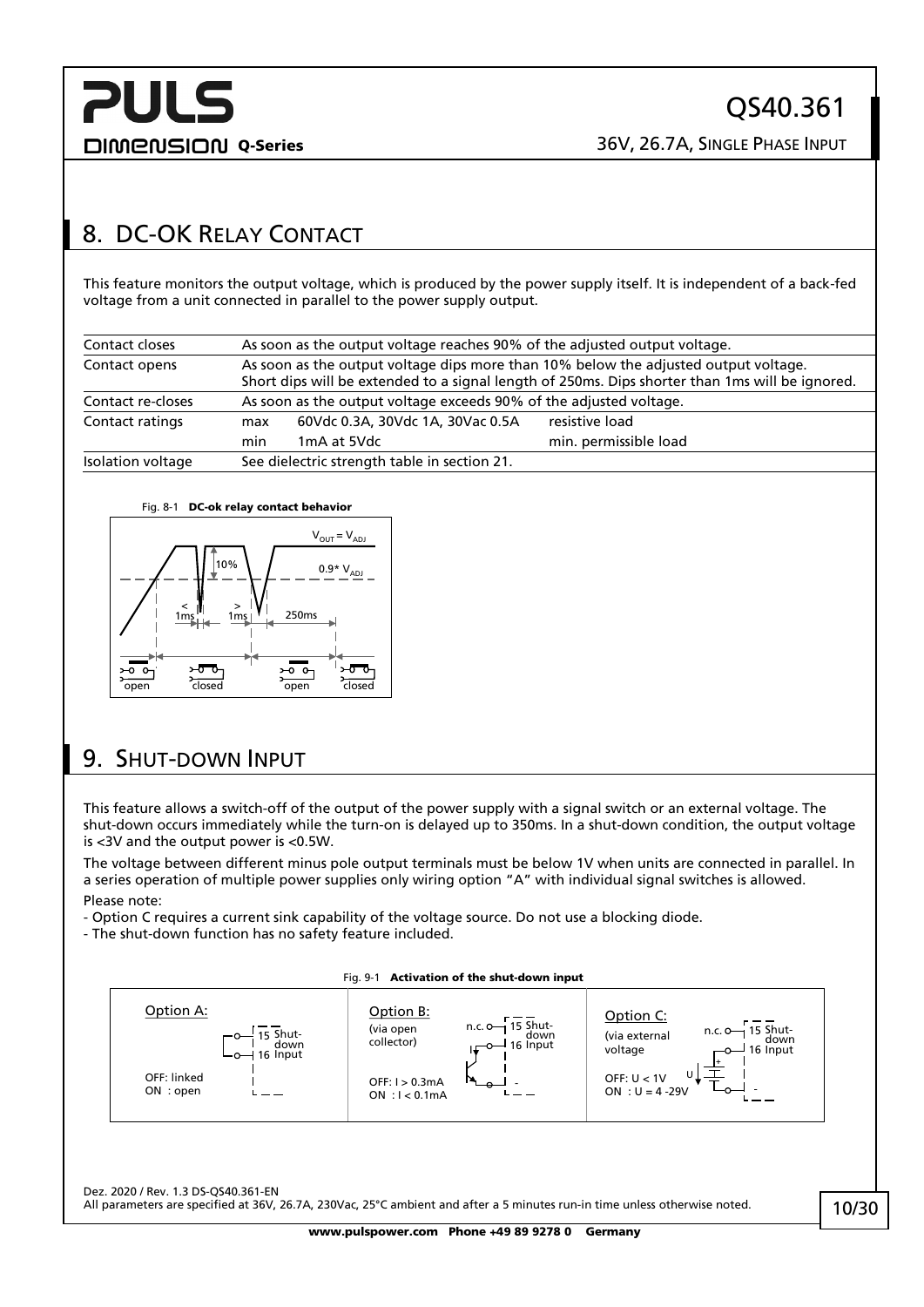## **PULS** DIMENSION Q-Series 26V, 26.7A, SINGLE PHASE INPUT

## <span id="page-10-0"></span>10. REMOTE CONTROL OF OUTPUT VOLTAGE

The shut-down input can also be used to remotely adjust the output voltage between typically 33Vdc and 42Vdc. All other functions of shut-down input remain the same.

The control voltage is referenced to the main ground (negative output voltage)









#### Instructions:

- 1. Set the unit into "Single Use" mode
- 2. Set the output voltage adjustment (36-42V) to the maximum desired voltage.
- 3. Apply a control voltage to reduce the output voltage

## <span id="page-10-1"></span>11. INTERNAL DATA LOGGING

A protected microcontroller inside the power supply acquires and stores operating data during the life of the unit. The data can be downloaded with a small tool and special software by the PULS service and repair personnel, even when the unit is defect. The data allows for better troubleshooting. Analysis of what happened before a failure can be determined much more accurately.

#### Acquired data:

- Family name of unit (QS40), revision of firmware
- Operational hours
- Expired portion of lifetime (combination of temperature and period of time)
- Maximum ambient temperatures with timestamp (max. 47 values)
- Maximal input voltages with timestamp (max. 47 values) and type of input voltage (AC or DC)
- Failure report (various internal errors)
- Number and timestamp of input overvoltage transients
- Number and timestamp of over-temperature shut-downs
- Number of turn-on sequences

The data will be acquired with a fixed sampling rate unless the peak detectors do trigger due to an abnormal condition. In such cases, the abnormal condition will be captured. Furthermore, data will be acquired every time shortly before the unit switches off.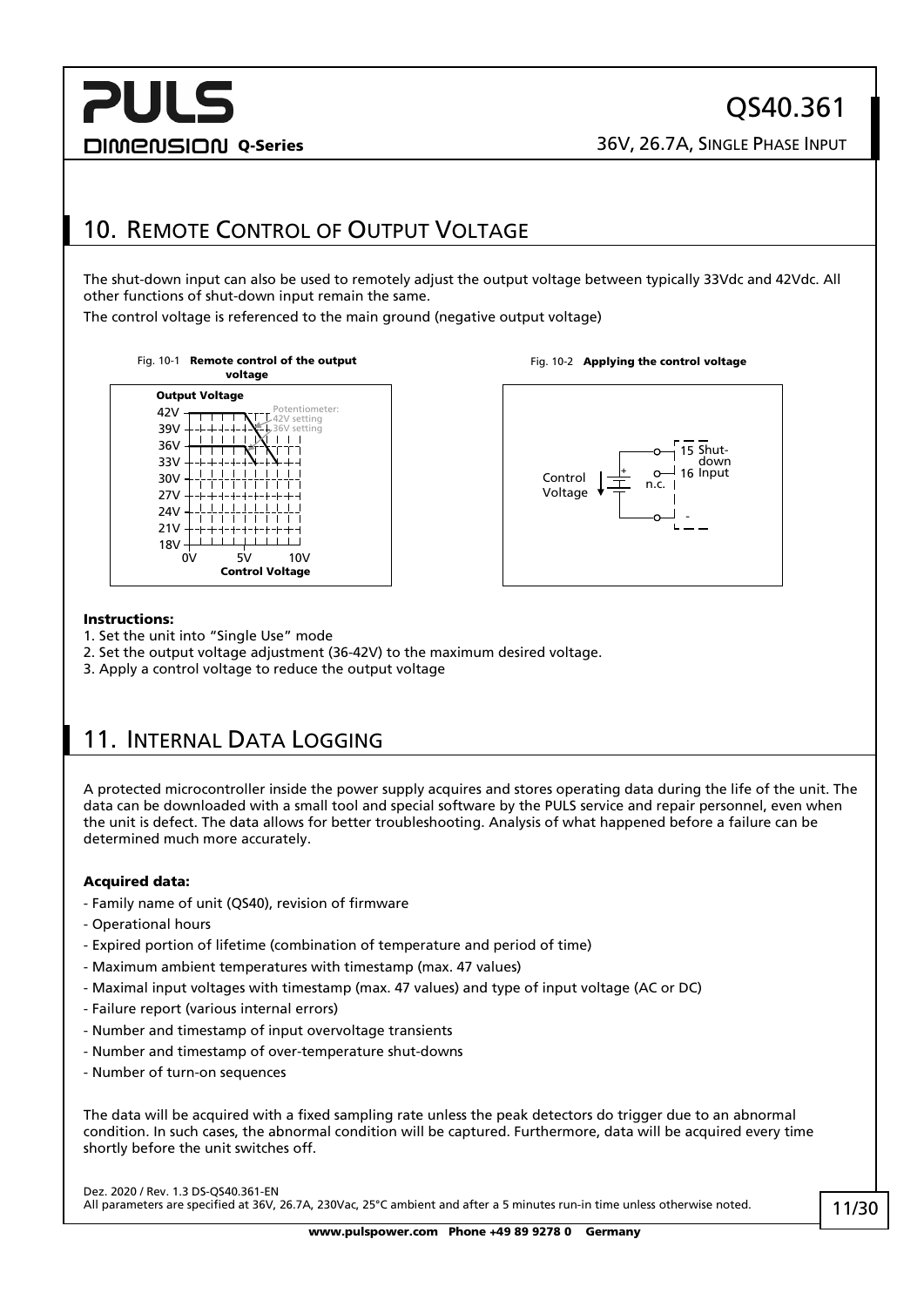## **PULS** DIMENSION Q-Series 36V, 26.7A, SINGLE PHASE INPUT

## QS40.361

## <span id="page-11-0"></span>12. EFFICIENCY AND POWER LOSSES

|                      |      | <b>AC 100V</b> | <b>AC 120V</b> | <b>AC 230V</b> |                                                        |
|----------------------|------|----------------|----------------|----------------|--------------------------------------------------------|
| Efficiency           | typ. | 93.1%          | 93.5%          | 94.6%          | at 36V, 26.7A                                          |
| Average efficiency*) | typ. | 92.6%          | 92.9%          | 93.6%          | 25% at 6.7A, 25% at 13.3A,<br>25% at 20A, 25% at 26.7A |
| Power losses         | typ. | 3.6W           | 3.5W           | 3.3W           | with activated shut-down                               |
|                      | typ. | 13.8W          | 13.0W          | 13.1W          | at 36V, 0A (no load)                                   |
|                      | typ. | 36.5W          | 34.8W          | 30.6W          | at 36V, 13.3A (half load)                              |
|                      | typ. | 71.1W          | 66.7W          | 54.8W          | at 36V, 26.7A (full load)                              |

\*) The average efficiency is an assumption for a typical application where the power supply is loaded with 25% of the nominal load for 25% of the time, 50% of the nominal load for another 25% of the time, 75% of the nominal load for another 25% of the time and with 100% of the nominal load for the rest of the time.



Fig. 12-1 Efficiency vs. output current at 36V,





#### Fig. 12-2 Losses vs. output current at 36V,





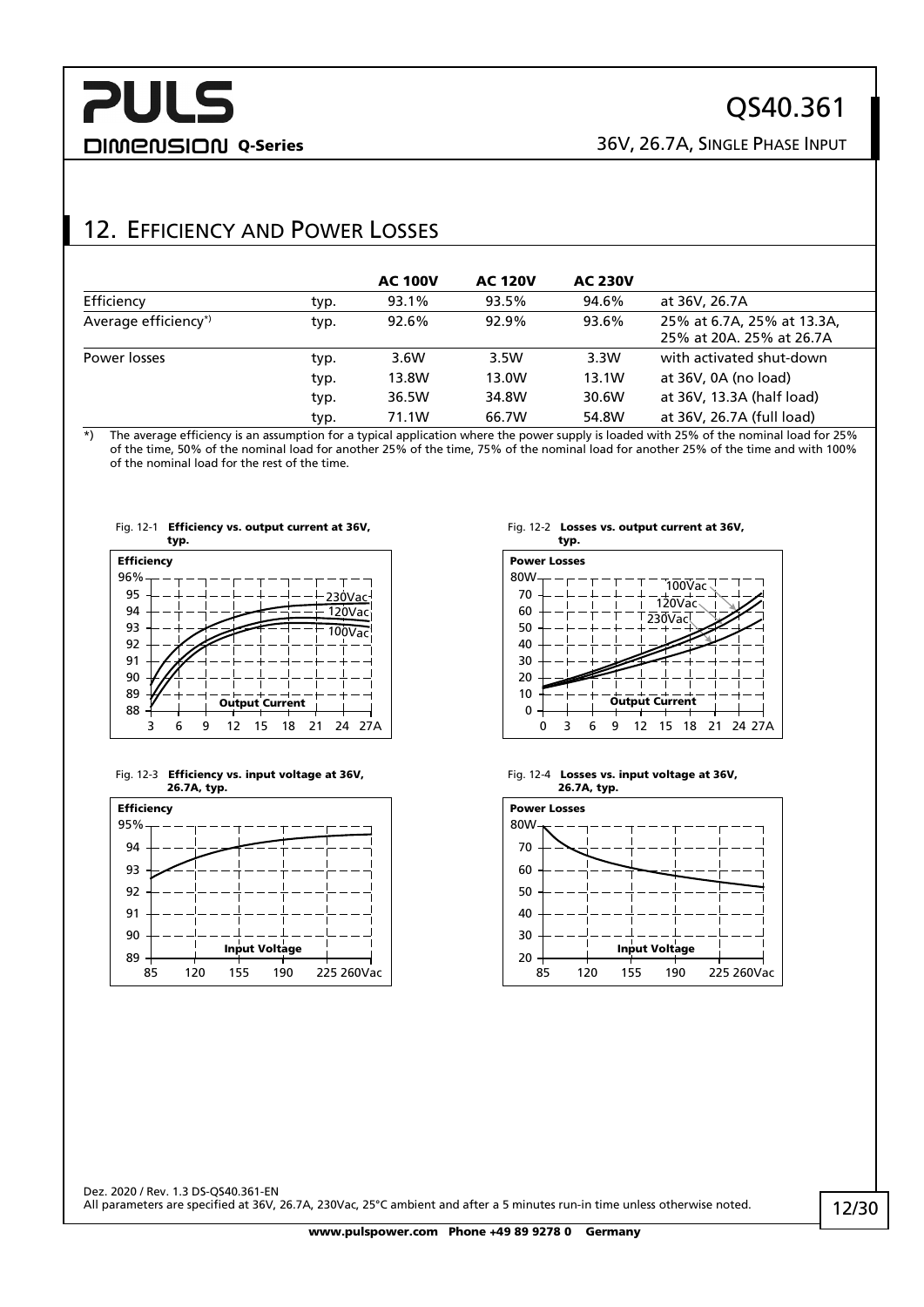## QS40.361

DIMENSION Q-Series 36V, 26.7A, SINGLE PHASE INPUT

## <span id="page-12-0"></span>13. LIFETIME EXPECTANCY AND MTBF

|                                              | <b>AC 100V</b>         | <b>AC 120V</b>         | <b>AC 230V</b>         |                                                      |
|----------------------------------------------|------------------------|------------------------|------------------------|------------------------------------------------------|
| Calculated lifetime expectancy <sup>*</sup>  | 293 000h <sup>*)</sup> | 303 000h <sup>*)</sup> | 334 000h <sup>*)</sup> | at 36V, 13.3A and 25°C                               |
|                                              | 104 000h               | 107 000h               | 118 000h               | at 36V, 13.3A and 40°C                               |
|                                              | 153 000h <sup>*)</sup> | 156 000h <sup>*)</sup> | $165000h^{*}$          | at 36V, 26.7A and 25°C                               |
|                                              | 54 000h                | 55 000h                | 58 000h                | at 36V, 26.7A and 40°C                               |
| SN 29500, IEC 61709<br>$MTBF^{**}$           | 491 000h               | 481 000h               | 537 000h               | at 36V, 26.7A and 25°C                               |
|                                              | 274 000h               | 269 000h               | 300 000h               | at 24V, 26.7A and 40°C                               |
| MTBF**) MIL HDBK 217F<br>Ground Benign       | 170 000h               | 171 000h               | 183 000h               | at 36V, 26.7A and 25°C;<br><b>Ground Benign GB25</b> |
|                                              | 126 000h               | 127 000h               | 137 000h               | at 36V, 26.7A and 40°C:<br>Ground Benign GB40        |
| MIL HDBK 217F<br>$MTBF^{**}$<br>Ground Fixed | 36 000h                | 36 000h                | 39 000h                | at 36V, 26.7A and 25°C;<br>Ground Fixed GF25         |
|                                              | 27 000h                | 27 000h                | 30 000h                | at 36V, 26.7A and 40°C;<br>Ground Fixed GF40         |

\*) The calculated lifetime expectancy shown in the table indicates the minimum operating hours (service life) and is determined by the lifetime expectancy of the built-in electrolytic capacitors. Lifetime expectancy is specified in operational hours and is calculated according to the capacitor's manufacturer specification. The manufacturer of the electrolytic capacitors only guarantees a maximum life of up to 15 years (131 400h). Any number exceeding this value is a calculated theoretical lifetime which can be used to compare devices.

\*\*) MTBF stands for Mean Time Between Failure, which is calculated according to statistical device failures, and indicates reliability of a device. It is the statistical representation of the likelihood of a unit to fail and does not necessarily represent the life of a product. The MTBF figure is a statistical representation of the likelihood of a device to fail. A MTBF figure of e.g. 1 000 000h means that statistically one unit will fail every 100 hours if 10 000 units are installed in the field. However, it can not be determined if the failed unit has been running for 50 000h or only for 100h.

## <span id="page-12-1"></span>14. FUNCTIONAL DIAGRAM

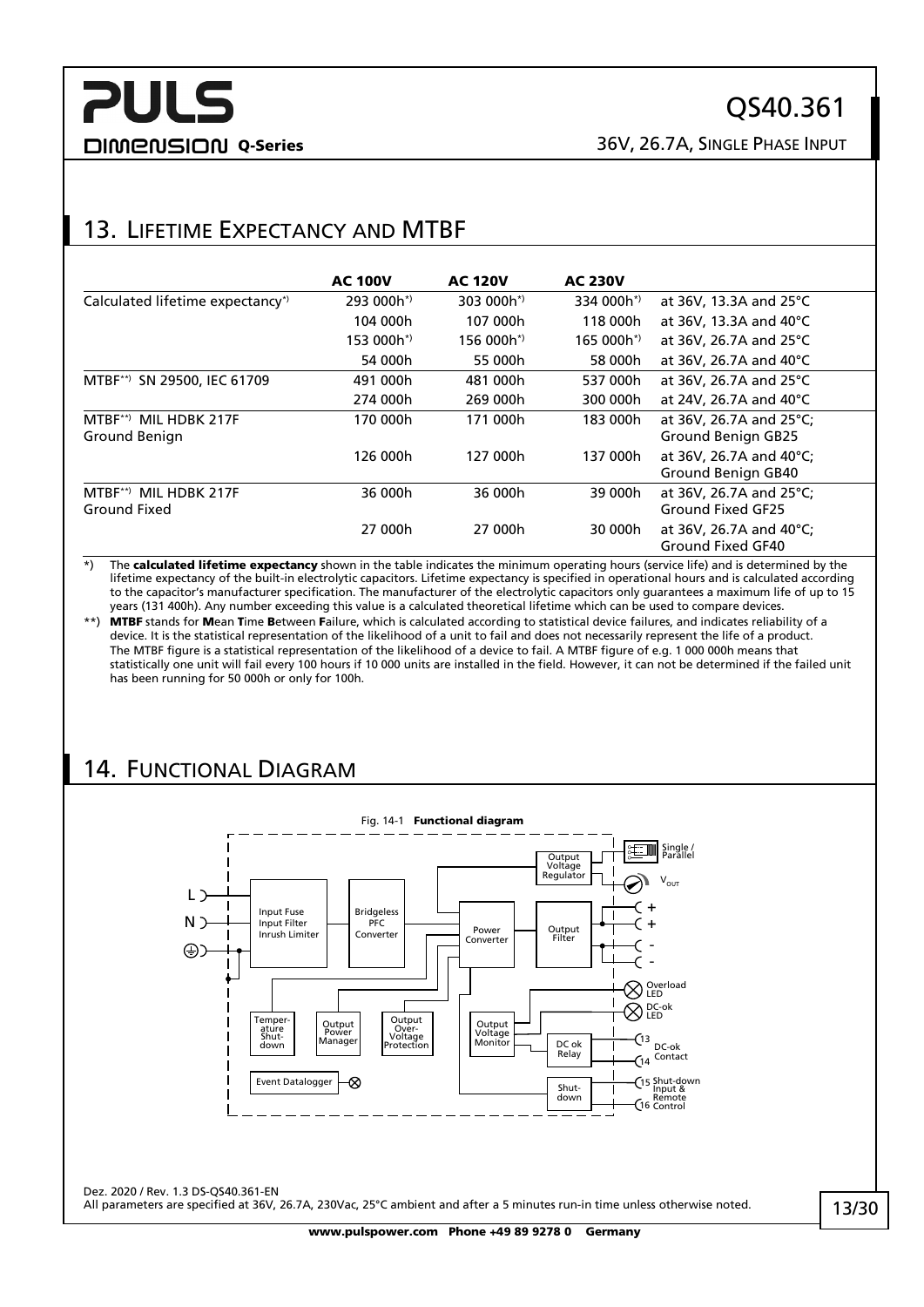## <span id="page-13-0"></span>15. TERMINALS AND WIRING

The terminals are IP20 Finger safe constructed and suitable for field and factory wiring.

|                               | Input                     | Output                     | DC-OK, Shut-down             |
|-------------------------------|---------------------------|----------------------------|------------------------------|
| Type                          | screw termination         | screw termination          | spring-clamp termination     |
| Solid wire                    | $0.5 - 6$ mm <sup>2</sup> | $0.5 - 16$ mm <sup>2</sup> | $0.15 - 1.5$ mm <sup>2</sup> |
| Stranded wire                 | $0.5 - 4$ mm <sup>2</sup> | $0.5 - 10$ mm <sup>2</sup> | $0.15 - 1.5$ mm <sup>2</sup> |
| American Wire Gauge           | AWG 20-10                 | AWG 22-8                   | AWG 26-14                    |
| Max. wire diameter            | 2.8 <sub>mm</sub>         | 5.2 <sub>mm</sub>          | 1.5 <sub>mm</sub>            |
|                               | (including ferrules)      | (including ferrules)       | (including ferrules)         |
| Wire stripping length         | 7mm / 0.28inch            | 12mm/0.5inch               | 7mm / 0.28inch               |
| Screwdriver                   | 3.5mm slotted or cross-   | 3.5mm or 5mm slotted       | 3mm slotted                  |
|                               | head No 2                 | or cross-head No 2         | (to open the spring)         |
| Recommended tightening torque | 1Nm, 9lb.in               | 2.3Nm, 20.5lb.in           | Not applicable               |

#### Instructions:

a) Use appropriate copper cables that are designed for minimum operating temperatures of:

- 60°C for ambient up to 45°C and
- 75°C for ambient up to 60°C minimum
- 90°C for ambient up to 70°C minimum.
- b) Follow national installation codes and installation regulations!
- c) Ensure that all strands of a stranded wire enter the terminal connection!
- d) Do not use the unit without PE connection.
- e) Unused terminal compartments should be securely tightened.
- f) Ferrules are allowed.

#### Daisy chaining:

Daisy chaining (jumping from one power supply output to the next) is allowed as long as the average output current through one terminal pin does not exceed 54A. If the current is higher, use a separate distribution terminal block as shown in [Fig. 15-2.](#page-13-1)





#### Fig. 15-1 Daisy chaining of outputs Fig. 15-2 Using distribution terminals

<span id="page-13-1"></span>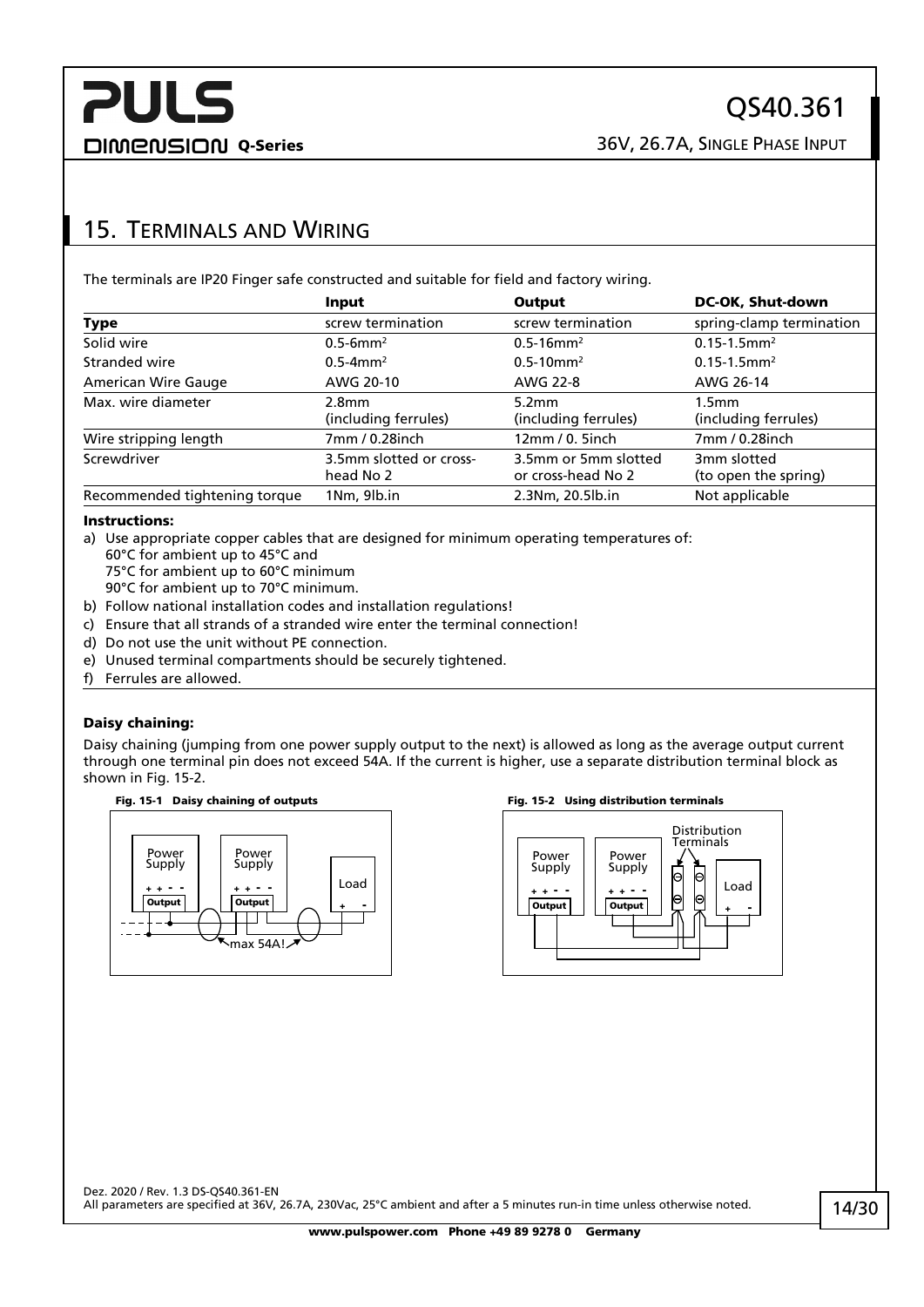## **PULS DIMENSION Q-Series** 26V, 26.7A, SINGLE PHASE INPUT

QS40.361

## <span id="page-14-0"></span>16. FRONT SIDE AND USER ELEMENTS

#### Fig. 16-1 Front side



#### **Input Terminals (Screw terminals)** N, L Line input

- ...PE (Protective Earth) input
- **B** Output Terminals (Screw terminals, two pins per pole)
	- + Positive output
		- Negative (return) output

#### C "Parallel Use" "Single Use" Selector

Set jumper to "Parallel Use" when power supplies are connected in parallel to increase the output power. In order to achieve a sharing of the load current between the individual power supplies, the "parallel use" regulates the output voltage in such a manner that the voltage at no load is approx. 4% higher than at nominal load. See also chapter [26.6.](#page-26-0) A missing jumper is equal to a "Single Use" mode.

#### D Output Voltage Potentiometer Multi turn potentiometer;

Open the flap to set the output voltage.

Factory set: 48.0V at full output current, "Single Use" mode. E DC-OK LED (green)

On, when the voltage on the output terminals is >90% of the adjusted output voltage

#### **F** Overload LED (red)

- On, when the voltage on the output terminals is <90% of the adjusted output voltage, or in case of a short circuit in the output.

- Flashing, when the shut-down has been activated or the unit has switched off due to over-temperature.

#### - Input voltage is required G DC-OK Relay Contact

The DC-OK relay contact is synchronized with the DC-OK LED. See chapte[r 8](#page-9-0) for details.

#### H Shut-down and Remote Control Input

Allows the power supply to be shut down. Can be activated with a switch contact or an external voltage. The remote control input allows adjusting the output voltage

between 33V and 42V. See chapter [9](#page-9-1) and [10](#page-10-0) for details.

#### Indicators, LEDs

|                                | <b>Overload LED</b> | <b>DC-OK LED</b> | <b>DC-OK Contact</b> |
|--------------------------------|---------------------|------------------|----------------------|
| Normal mode                    | <b>OFF</b>          | ΟN               | Closed               |
| During BonusPower <sup>®</sup> | <b>OFF</b>          | ΟN               | Closed               |
| Overload (Hiccup mode)         | flashing            | <b>OFF</b>       | Open                 |
| Output short circuit           | flashing            | <b>OFF</b>       | Open                 |
| Temperature Shut-down          | flashing            | <b>OFF</b>       | Open                 |
| Active Shut-down input         | flashing            | <b>OFF</b>       | Open                 |
| No input power                 | <b>OFF</b>          | <b>OFF</b>       | <b>Open</b>          |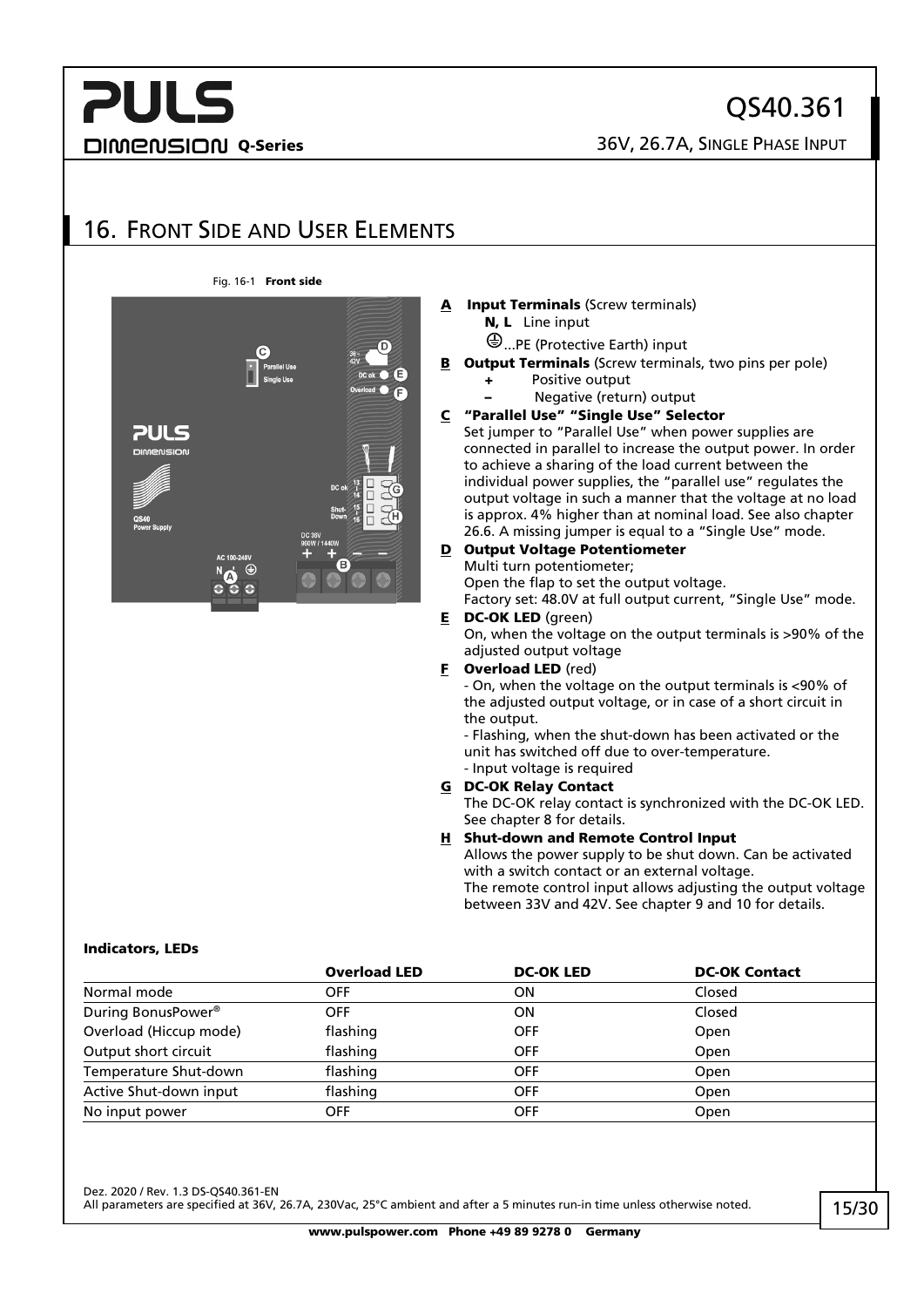## <span id="page-15-0"></span>17. EMC

The power supply is suitable for applications in industrial environment as well as in residential, commercial and light industry environment without any restrictions. A detailed EMC report is available on request.

| <b>EMC Immunity</b>            | According generic standards: EN 61000-6-1 and EN 61000-6-2 |                                                          |                                     |                    |
|--------------------------------|------------------------------------------------------------|----------------------------------------------------------|-------------------------------------|--------------------|
| Electrostatic discharge        | EN 61000-4-2                                               | contact discharge                                        | 8kV                                 | Criterion A        |
|                                |                                                            | air discharge                                            | 15kV                                | Criterion A        |
| Electromagnetic RF field       | EN 61000-4-3                                               | 80MHz-2.7GHz                                             | 20V/m                               | Criterion A        |
| <b>Fast transients (Burst)</b> | EN 61000-4-4                                               | input lines                                              | 4kV                                 | Criterion A        |
|                                |                                                            | output lines                                             | 2kV                                 | Criterion A        |
|                                |                                                            | signal lines (coupling clamp)                            | 2kV                                 | <b>Criterion A</b> |
| Surge voltage on input         | EN 61000-4-5                                               | $L \rightarrow N$                                        | 2kV                                 | Criterion A        |
|                                |                                                            | $L \rightarrow PE$ , N $\rightarrow PE$                  | 4kV                                 | Criterion A        |
| Surge voltage on output        | EN 61000-4-5                                               | $+ \rightarrow -$                                        | 1kV                                 | Criterion A        |
|                                |                                                            | $+/ \rightarrow$ PE                                      | 1kV                                 | Criterion A        |
| Surge voltage on signal lines  | EN 61000-4-5                                               | DC-OK signal $\rightarrow$ PE                            | 1kV                                 | Criterion A        |
|                                | EN 61000-4-5                                               | Shut-down input $\rightarrow$ PE                         | not relevant due to wire length **) |                    |
| Conducted disturbance          | EN 61000-4-6                                               | 0.15-80MHz                                               | 20 <sub>V</sub>                     | Criterion A        |
| Mains voltage dips             | EN 61000-4-11                                              | $0\%$ of 100Vac                                          | 0Vac, 20ms                          | Criterion A        |
|                                |                                                            | 40% of 100Vac                                            | 40Vac, 200ms                        | Criterion C        |
|                                |                                                            | 70% of 100Vac                                            | 70Vac, 500ms                        | <b>Criterion A</b> |
|                                |                                                            | 0% of 200Vac                                             | 0Vac, 20ms                          | Criterion A        |
|                                |                                                            | 40% of 200Vac                                            | 80Vac, 200ms                        | Criterion A        |
|                                |                                                            | 70% of 200Vac                                            | 140Vac, 500ms                       | Criterion A        |
| Voltage interruptions          | EN 61000-4-11                                              | 0% of 200Vac (=0V)                                       | 5000ms                              | Criterion C        |
| Voltage sags                   | SEMI F47                                                   | dips on the input voltage according to SEMI F47 standard |                                     |                    |
|                                |                                                            | 80% of 120Vac (96Vac)                                    | 1000 <sub>ms</sub>                  | Criterion A        |
|                                |                                                            | 70% of 120Vac (84Vac)                                    | 500 <sub>ms</sub>                   | Criterion A        |
|                                |                                                            | 50% of 120Vac (60Vac)                                    | 200 <sub>ms</sub>                   | Criterion A        |
| Powerful transients            | <b>VDE 0160</b>                                            | over entire load range                                   | 750V, 1.3ms                         | Criterion B*)      |

\*) Criterion A is fulfilled for output current up to 20A.

\*\*) Do not use longer wires than 30m for the shut-down input or use an additional protection.

#### Criterions:

A: Power supply shows normal operation behavior within the defined limits.

B: Output voltage will dip from 36V to 31.5V for 5ms

C: Temporary loss of function is possible. Power supply may shut-down and restarts by itself. No damage or hazards for the power supply will occur.

| <b>EMC Emission</b>                | According generic standards: EN 61000-6-3 and EN 61000-6-4 |                                                                                 |
|------------------------------------|------------------------------------------------------------|---------------------------------------------------------------------------------|
| Conducted emission<br>input lines  | EN 55011, EN 55032, FCC Part 15, CISPR 11,<br>CISPR 32     | Class B                                                                         |
| Conducted emission<br>output lines | IEC/CISPR 16-1-2, IEC/CISPR 16-2-1                         | 5dB higher than average limits for DC<br>power port according EN 61000-6-3****) |
| Radiated emission                  | EN 55011, EN 55032                                         | Class B                                                                         |
| Harmonic input current             | EN 61000-3-2                                               | fulfilled for class A equipment                                                 |
| Voltage fluctuations, flicker      | EN 61000-3-3                                               | fulfilled***)                                                                   |

This device complies with FCC Part 15 rules.

Operation is subjected to following two conditions: (1) this device may not cause harmful interference, and (2) this device must accept any interference received, including interference that may cause undesired operation.

\*\*\*) Tested with constant current loads, non pulsing

\*\*\*\*) Restrictions apply for applications in residential, commercial and light-industrial environments, where local DC power networks according to EN 61000-6-3 are involved. No restrictions for all kinds of industrial applications.

Dez. 2020 / Rev. 1.3 DS-QS40.361-EN

All parameters are specified at 36V, 26.7A, 230Vac, 25°C ambient and after a 5 minutes run-in time unless otherwise noted.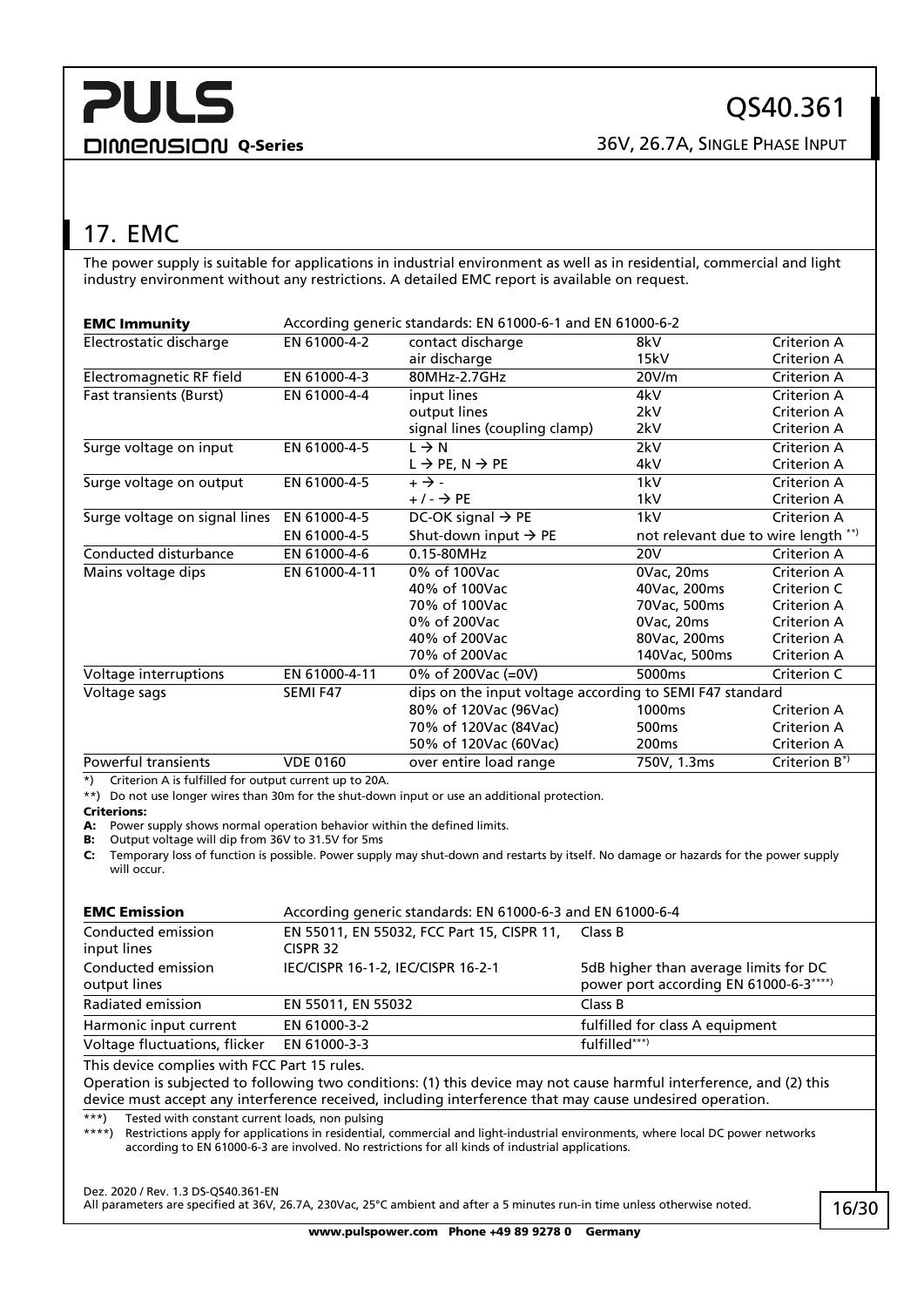DIMENSION Q-Series 36V, 26.7A, SINGLE PHASE INPUT

| <b>Switching Frequencies</b> | The power supply has four converters with four different switching frequencies included.<br>One is nearly constant. The others are input voltage and load dependent. |                                                   |  |
|------------------------------|----------------------------------------------------------------------------------------------------------------------------------------------------------------------|---------------------------------------------------|--|
| Switching frequency 1        | 105kHz                                                                                                                                                               | Resonant converter, nearly constant               |  |
| Switching frequency 2        | 1kHz to 150kHz                                                                                                                                                       | Boost converter, input voltage and load dependent |  |
| Switching frequency 3        | 1kHz to 100kHz                                                                                                                                                       | PFC converter, input voltage and load dependent   |  |
| Switching frequency 4        | 25kHz to 45kHz                                                                                                                                                       | Aux. converter, input voltage and load dependent  |  |

## <span id="page-16-0"></span>18. ENVIRONMENT

| Operational temperature <sup>*</sup> | -25°C to +70°C (-13°F to 158°F)                                  | reduce output power according Fig. 18-1                                                                      |
|--------------------------------------|------------------------------------------------------------------|--------------------------------------------------------------------------------------------------------------|
| Storage temperature                  | -40 to $+85^{\circ}$ C (-40°F to 185°F)                          | for storage and transportation                                                                               |
| Output de-rating                     | $24W$ °C                                                         | 60-70°C (140°F to 158°F)                                                                                     |
| Humidity**)                          | 5 to 95% r.H.                                                    | IEC 60068-2-30                                                                                               |
| Vibration sinusoidal                 | 2-17.8Hz: ±1.6mm; 17.8-500Hz: 1g ***)<br>2 hours / axis          | IEC 60068-2-6                                                                                                |
| Shock                                | 15g 6ms, 10g 11ms ***)<br>3 bumps / direction, 18 bumps in total | IEC 60068-2-27                                                                                               |
| Altitude                             | 0 to 2000m (0 to 6 560ft)                                        | without any restrictions                                                                                     |
|                                      | 2000 to 6000m (6 560 to 20 000ft)                                | reduce output power or ambient temperature,<br>see Fig. 18-2<br>IEC 62103, EN 50178, overvoltage category II |
| Altitude de-rating                   | 60W/1000m or 5°C/1000m                                           | > 2000m (6500ft), see Fig. 18-2                                                                              |
| Over-voltage category                | Ш                                                                | IEC 62103, EN 50178, altitudes up to 2000m                                                                   |
|                                      | Ш                                                                | altitudes from 2000m to 6000m                                                                                |
| Degree of pollution                  | 2                                                                | IEC 62103, EN 50178, not conductive                                                                          |

\*) Operational temperature is the same as the ambient or surrounding temperature and is defined as the air temperature 2cm below the unit.

\*\*) Do not energize while condensation is present.

\*\*\*) Higher levels allowed when using the wall mounting bracket ZM2.WALL

#### <span id="page-16-1"></span>Fig. 18-1 Output current vs. ambient temp. The South Control of Fig. 18-2 Output current vs. altitude



<span id="page-16-2"></span>

| <b>Allowed Output Current at 48V</b> |                                                      |      |                 |
|--------------------------------------|------------------------------------------------------|------|-----------------|
| 40A                                  | short-term (4s)                                      |      |                 |
| 35A                                  |                                                      |      |                 |
| 30A                                  | continuous <sup>:</sup>                              |      |                 |
| 25A                                  |                                                      |      |                 |
| 20A                                  |                                                      |      |                 |
| 15A                                  |                                                      |      |                 |
| 10A                                  | A Tamb $< 60^{\circ}$ C<br>$B$ Tamb $< 50^{\circ}$ C |      |                 |
| 5A                                   | C Tamb $< 40^{\circ}$ C                              |      | <b>Altitude</b> |
|                                      | 2000                                                 | 4000 | 6000m           |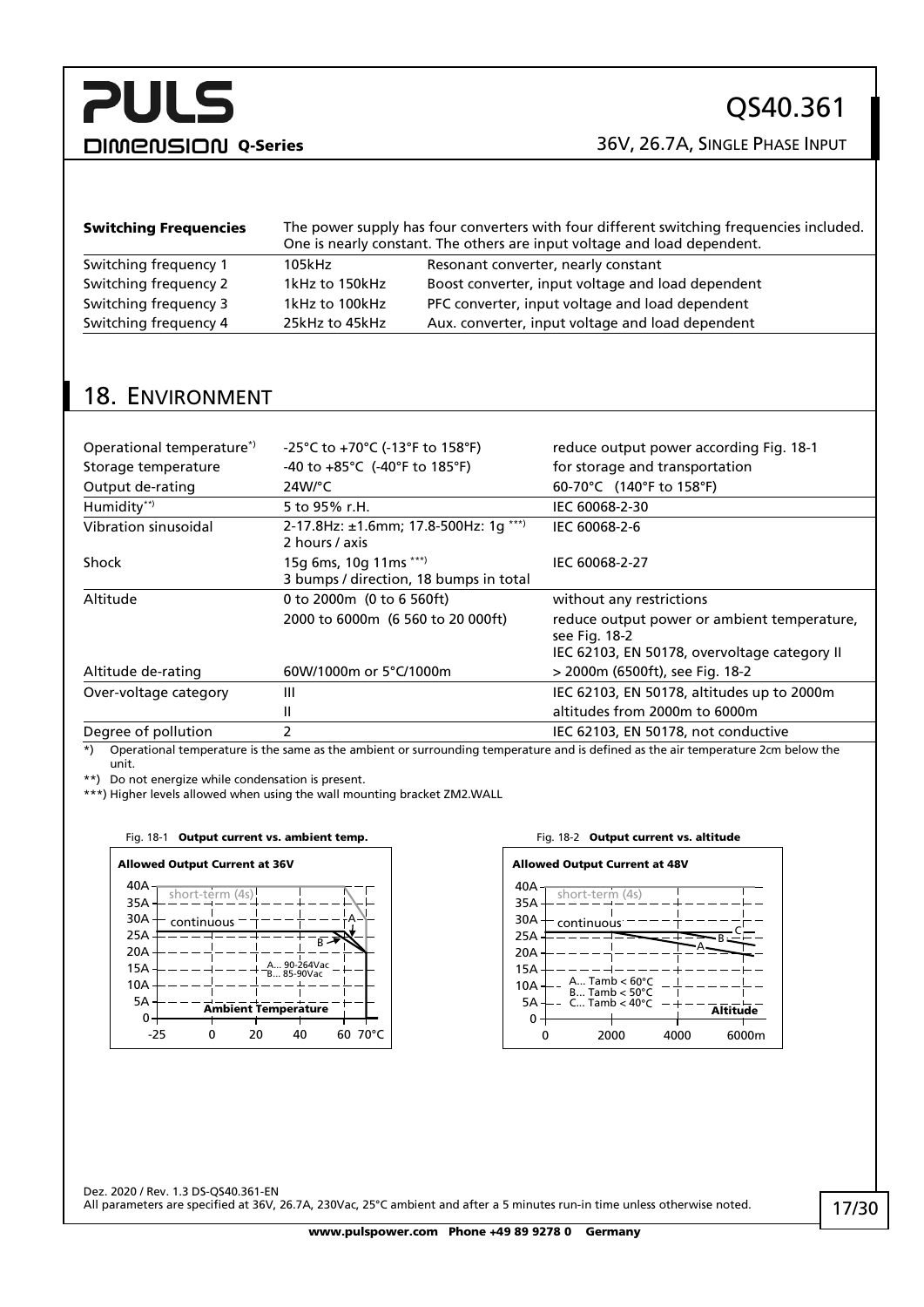DIMENSION Q-Series 36V, 26.7A, SINGLE PHASE INPUT

## <span id="page-17-0"></span>19. PROTECTION FEATURES

| Output protection                                                    | Electronically protected against overload, no-load and short-circuits <sup>*</sup> |                                                                                                                                                                       |  |
|----------------------------------------------------------------------|------------------------------------------------------------------------------------|-----------------------------------------------------------------------------------------------------------------------------------------------------------------------|--|
| Output over-voltage protection                                       | typ. 45.5Vdc<br>max. 48Vdc                                                         | In case of an internal power supply defect, a redundant<br>circuit limits the maximum output voltage. The output<br>shuts down and automatically attempts to restart. |  |
| Degree of protection                                                 | IP 20                                                                              | <b>EN/IEC 60529</b><br>Caution: For use in a controlled environment according<br>to CSA 22.2 No 107.1-01.                                                             |  |
| Penetration protection                                               | > 5mm                                                                              | e.g. screws, small parts                                                                                                                                              |  |
| Over-temperature protection                                          | yes                                                                                | Output shut-down with automatic restart                                                                                                                               |  |
| Input transient protection                                           | <b>MOV (Metal Oxide Varistor)</b>                                                  |                                                                                                                                                                       |  |
| Internal input fuse                                                  | included                                                                           | not user replaceable                                                                                                                                                  |  |
| In case of a protection event, audible noise may occur.<br>$\star$ ) |                                                                                    |                                                                                                                                                                       |  |

## <span id="page-17-1"></span>20. SAFETY FEATURES

| Input / output separation*)     | <b>SELV</b>                     | <b>IEC/EN 60950-1</b>                               |
|---------------------------------|---------------------------------|-----------------------------------------------------|
|                                 | <b>PELV</b>                     | IEC/EN 60204-1, EN 50178, IEC 62103, IEC 60364-4-41 |
|                                 | double or reinforced insulation |                                                     |
| Class of protection             |                                 | PE (Protective Earth) connection required           |
| Isolation resistance            | >100MOhm                        | input to output, 500Vdc                             |
| PE resistance                   | $< 0.1$ Ohm                     |                                                     |
| Touch current (leakage current) | typ. 0.39mA / 1.0mA             | 100Vac, 50Hz, TN-, TT-mains / IT-mains              |
|                                 | typ. 0.56mA / 1.43mA            | 120Vac, 60Hz, TN-, TT-mains / IT-mains              |
|                                 | typ. 0.90mA / 2.25mA            | 230Vac, 50Hz, TN-, TT-mains / IT-mains              |
|                                 | max. 0.50mA / 1.21mA            | 110Vac, 50Hz, TN-, TT-mains / IT-mains              |
|                                 | max. 0.71mA / 1.73mA            | 132Vac, 60Hz, TN-, TT-mains / IT-mains              |
|                                 | max. 1.18mA / 2.82mA            | 264Vac, 50Hz, TN-, TT-mains / IT-mains              |

\*) double or reinforced insulation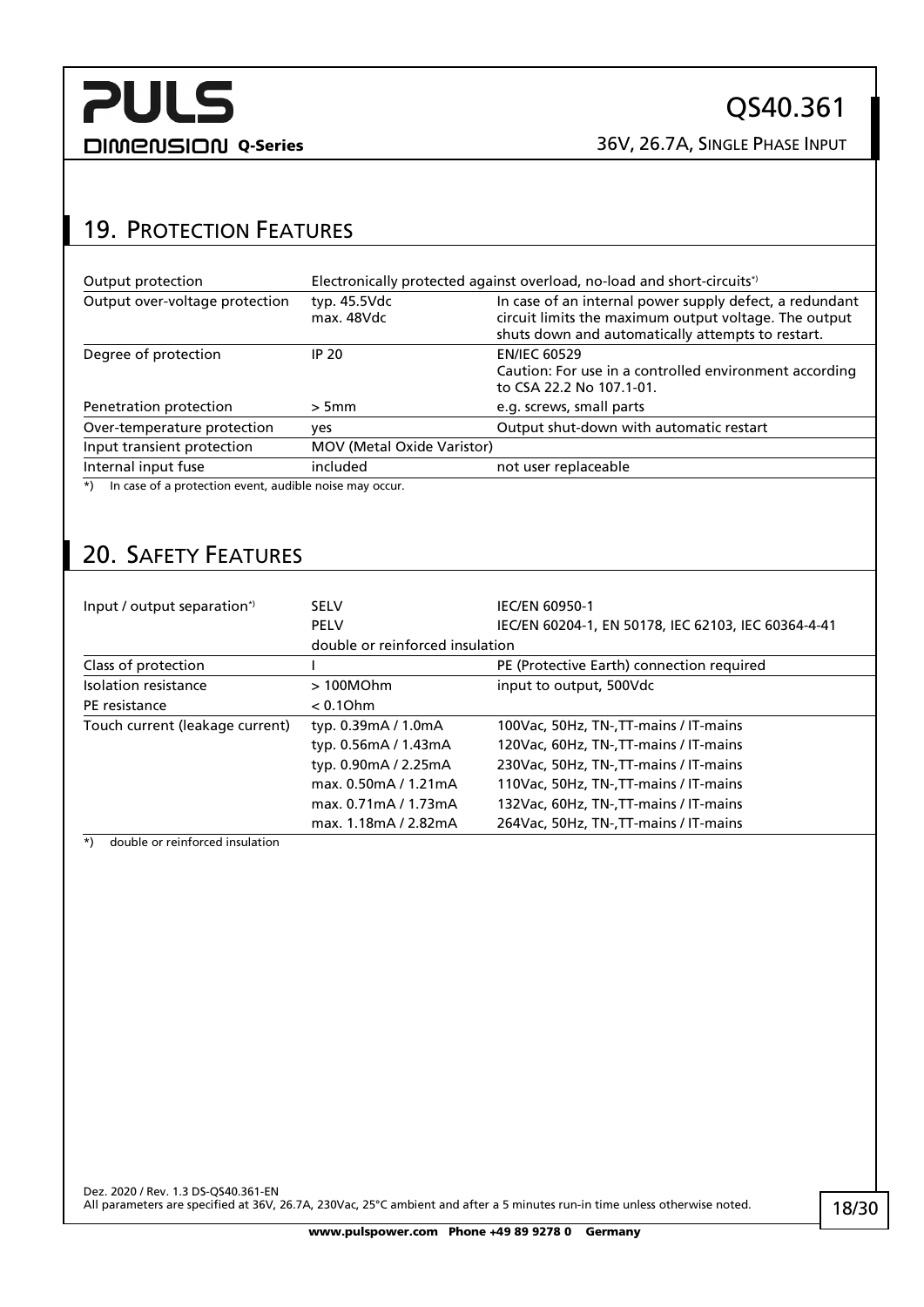## <span id="page-18-0"></span>21. DIELECTRIC STRENGTH

The output voltage is floating and has no ohmic connection to the ground. Type and factory tests are conducted by the manufacturer. Field tests may be conducted in the field using the appropriate test equipment which applies the voltage with a slow ramp (2s up and 2s down). Connect all input-terminals together as well as all output poles before conducting the test. When testing, set the cut-off current settings to the value in the table below.

Fig. 21-1 Dielectric strength



|                         |     | А       | в       | C      | D      |
|-------------------------|-----|---------|---------|--------|--------|
| Type test               | 60s | 2500Vac | 3000Vac | 500Vac | 500Vac |
| Factory test            | 5s  | 2500Vac | 2500Vac | 500Vac | 500Vac |
| Field test              | 5s  | 2000Vac | 2000Vac | 500Vac | 500Vac |
| Cut-off current setting |     | >20mA   | >20mA   | > 40mA | >1mA   |

To fulfil the PELV requirements according to EN60204-1 § 6.4.1, we recommend that either the + pole, the – pole or any other part of the output circuit shall be connected to the protective earth system. This helps to avoid situations in which a load starts unexpectedly or can not be switched off when unnoticed earth faults occur.

B\*) When testing input to DC-OK ensure that the max. voltage between DC-OK and the output is not exceeded (column D). We recommend connecting DC-OK pins and the output pins together when performing the test.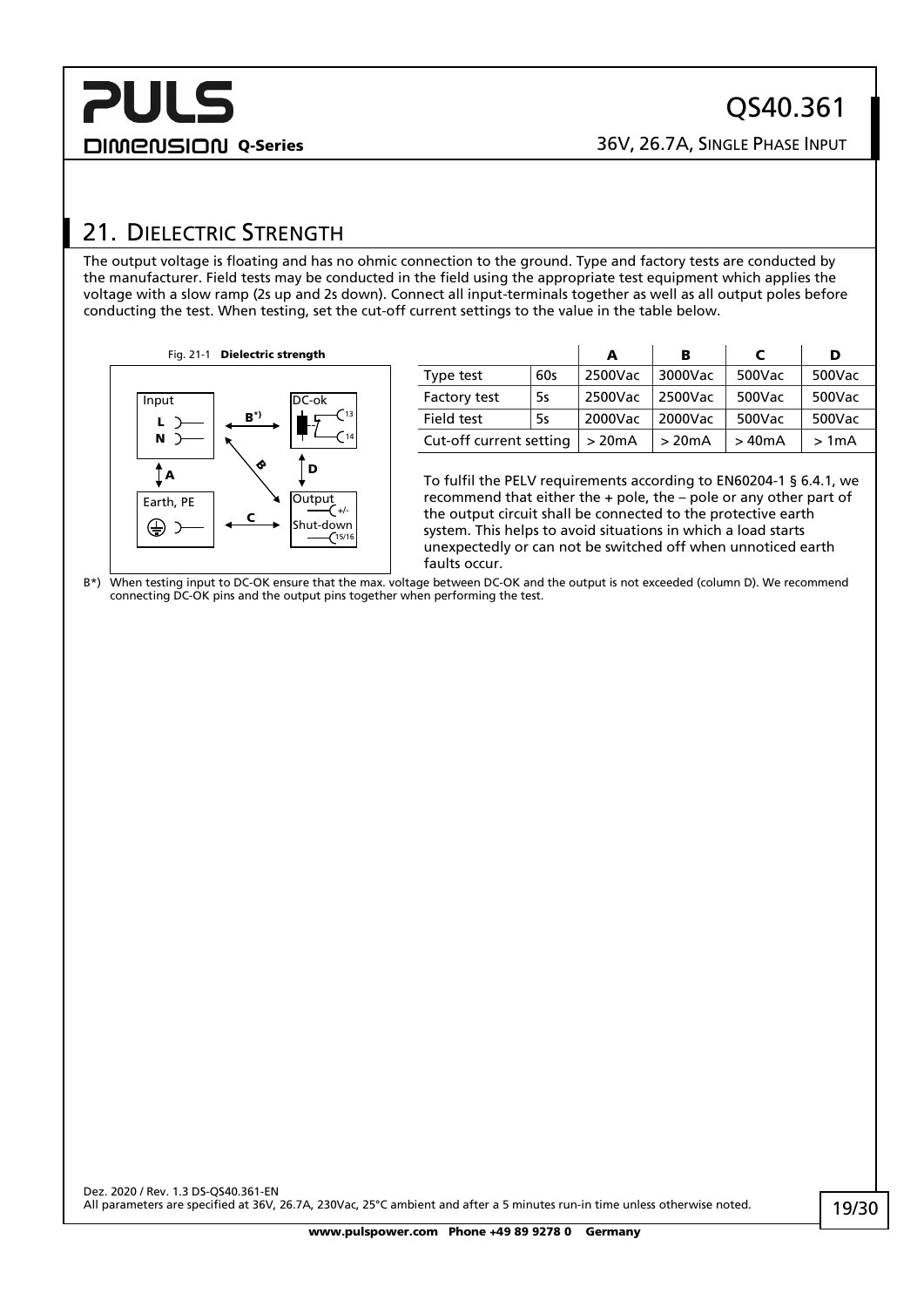QS40.361

## <span id="page-19-0"></span>22. APPROVALS AND FULFILLED STANDARDS

| IEC 60950-1     |                                                | Applicable for US and Canada<br>E-File: E198865                                                                                                                                                                                                                                |
|-----------------|------------------------------------------------|--------------------------------------------------------------------------------------------------------------------------------------------------------------------------------------------------------------------------------------------------------------------------------|
|                 | <i><b>IECEE</b></i><br><b>CB SCHEME</b>        | <b>CB Scheme Certificate</b><br>General safety requirements for Information Technology<br>Equipment (ITE)                                                                                                                                                                      |
| UL 60950-1      | $\mathbf{r}$                                   | <b>UL Certificate</b><br>Recognized component for category QQGQ - Information<br>Technology Equipment (ITE)<br>Applicable for US and Canada<br>E-File: E137006                                                                                                                 |
| <b>ATEX</b>     |                                                | Agency Certificate (Bureau Veritas)<br>EN 60079-0 Explosive atmospheres - General requirements<br>EN 60079-7, EN 60079-15 Equipment protection by type<br>of protection "e" and "n"<br>Certificate: EPS 14 ATEX 1 638 X<br>Temperature Code: T3<br>Type of Protection: nA nC   |
| <b>IECEX</b>    |                                                | <b>IECEx Certificate</b><br>IEC 60079-0 Explosive atmospheres - General requirements<br>IEC 60079-7, IEC 60079-15 Equipment protection by type<br>of protection "e" and "n"<br>Certificate: IECEx EPS 14,0007 X<br>Temperature Code: T3<br>Type of Protection: nA nC           |
| Class I Div 2   |                                                | <b>CSA Certificate</b><br>Power Supplies for Hazardous Location<br>Applicable for Canada and US<br>CSA Class: 5318-01 (Canada), 5318-81 (USA)<br>Temperature Code: T3<br>Groups: A, B, C and D                                                                                 |
| Marine (DNV GL) | DNV.GL<br>dnvgl.com/af                         | <b>DNV-GL Certificate</b><br>DNV-GL Type approved product<br>Certificate: TAA00002JT<br>Temperature: Class D<br>Humidity: Class B<br>Vibration: Class C<br><b>EMC: Class A</b><br>Enclosure: Class A                                                                           |
| Marine (ABS)    | ABS                                            | ABS Design Assessment Certificate<br>ABS (American Bureau of Shipment) assessed product<br>Certificate: 17-HG1599236-PDA                                                                                                                                                       |
| IEC 60068-2-60  | <b>Corrosion</b><br>IEC 60068-2-60<br>Method 4 | Manufacturer's Declaration (Online Document)<br>Environmental Tests, Flowing Mixed Gas Corrosion Test<br>Test Ke - Method 4<br><b>H2S: 10ppb</b><br>NO2: 200ppb<br>Cl2: 10ppb<br>SO2: 200ppb<br>Test Duration: 3 weeks, which simulates a service life of at least 10<br>years |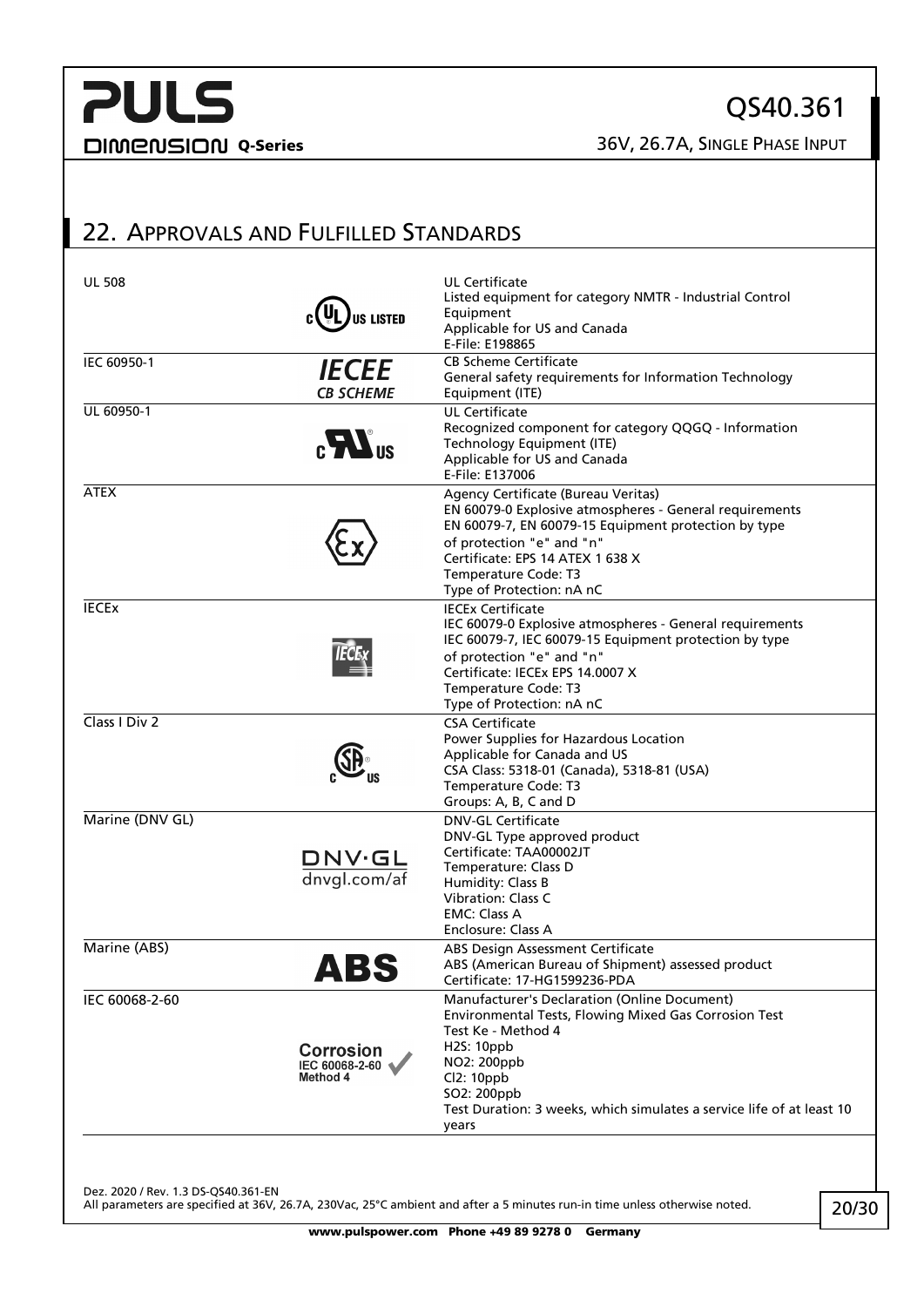## QS40.361

DIMENSION Q-Series 36V, 26.7A, SINGLE PHASE INPUT

| ISA-71.04-1985    | Corrosion<br>G3-ISA-71.04 | Manufacturer's Declaration (Online Document)<br>Airborne Contaminants Corrosion Test<br>Severity Level: G3 Harsh<br>H <sub>2</sub> S: 100ppb<br>NOx: 1250ppb<br>Cl2:20ppb<br>SO2: 300ppb<br>Test Duration: 3 weeks, which simulates a service life of at least 10<br>years. |
|-------------------|---------------------------|-----------------------------------------------------------------------------------------------------------------------------------------------------------------------------------------------------------------------------------------------------------------------------|
| <b>VDMA 24364</b> | LABS<br>VDMA 24364-C1-L/W | Paint Wetting Impairment Substances Test (or LABS-Test)<br>Tested for Zone 2 and test class C1 according to VDMA 24364-<br>C1-L/W for solvents and water-based paints                                                                                                       |

## <span id="page-20-0"></span>23. REGULATORY COMPLIANCE

| EU Declaration of Conformity |                    | The CE mark indicates conformance with the<br>- EMC directive<br>- Low-voltage directive (LVD)<br>- RoHS directive             |
|------------------------------|--------------------|--------------------------------------------------------------------------------------------------------------------------------|
| <b>REACH Directive</b>       | $REACH \checkmark$ | Manufacturer's Statement<br>EU-Directive regarding the Registration, Evaluation, Authorisation<br>and Restriction of Chemicals |
| <b>EAC TR Registration</b>   | FAI                | Registration for the Eurasian Customs Union market<br>(Russia, Kazakhstan, Belarus)                                            |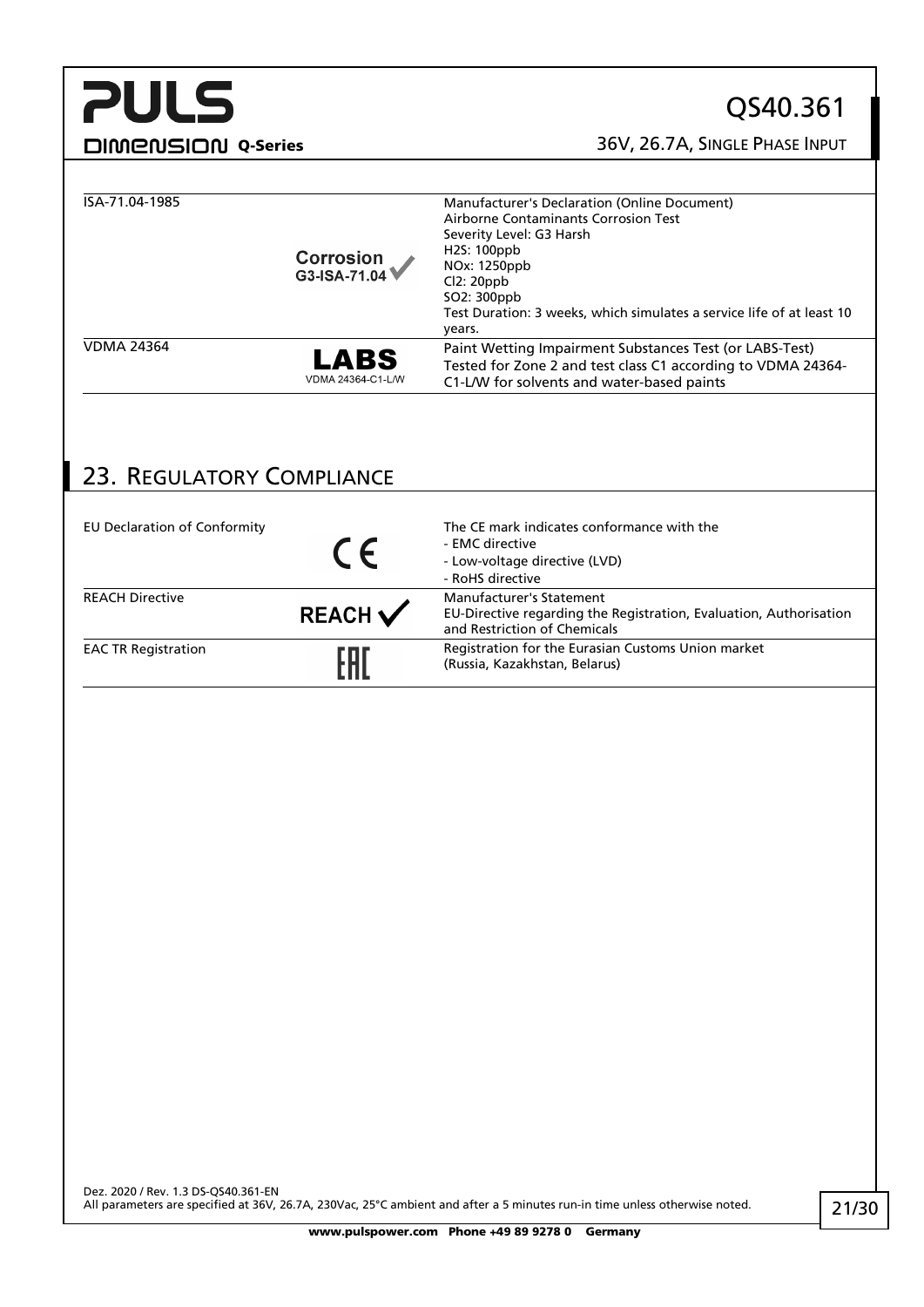## QS40.361

DIMENSION Q-Series 36V, 26.7A, SINGLE PHASE INPUT

## <span id="page-21-0"></span>24. PHYSICAL DIMENSIONS AND WEIGHT

| Width                   | 4.92''<br>125mm                                                                                                              |
|-------------------------|------------------------------------------------------------------------------------------------------------------------------|
| Height                  | 4.88"<br>124mm                                                                                                               |
| Depth                   | 5.0''<br>127mm<br>The DIN-rail height must be added to the unit depth to calculate the total required<br>installation depth. |
| Weight                  | 1900g / 4.2lb                                                                                                                |
| DIN-Rail                | Use 35mm DIN-rails according to EN 60715 or EN 50022 with a height of 7.5 or 15mm.                                           |
| Housing material        | Aluminium body, steel cover                                                                                                  |
| Installation clearances | See chapter 2                                                                                                                |



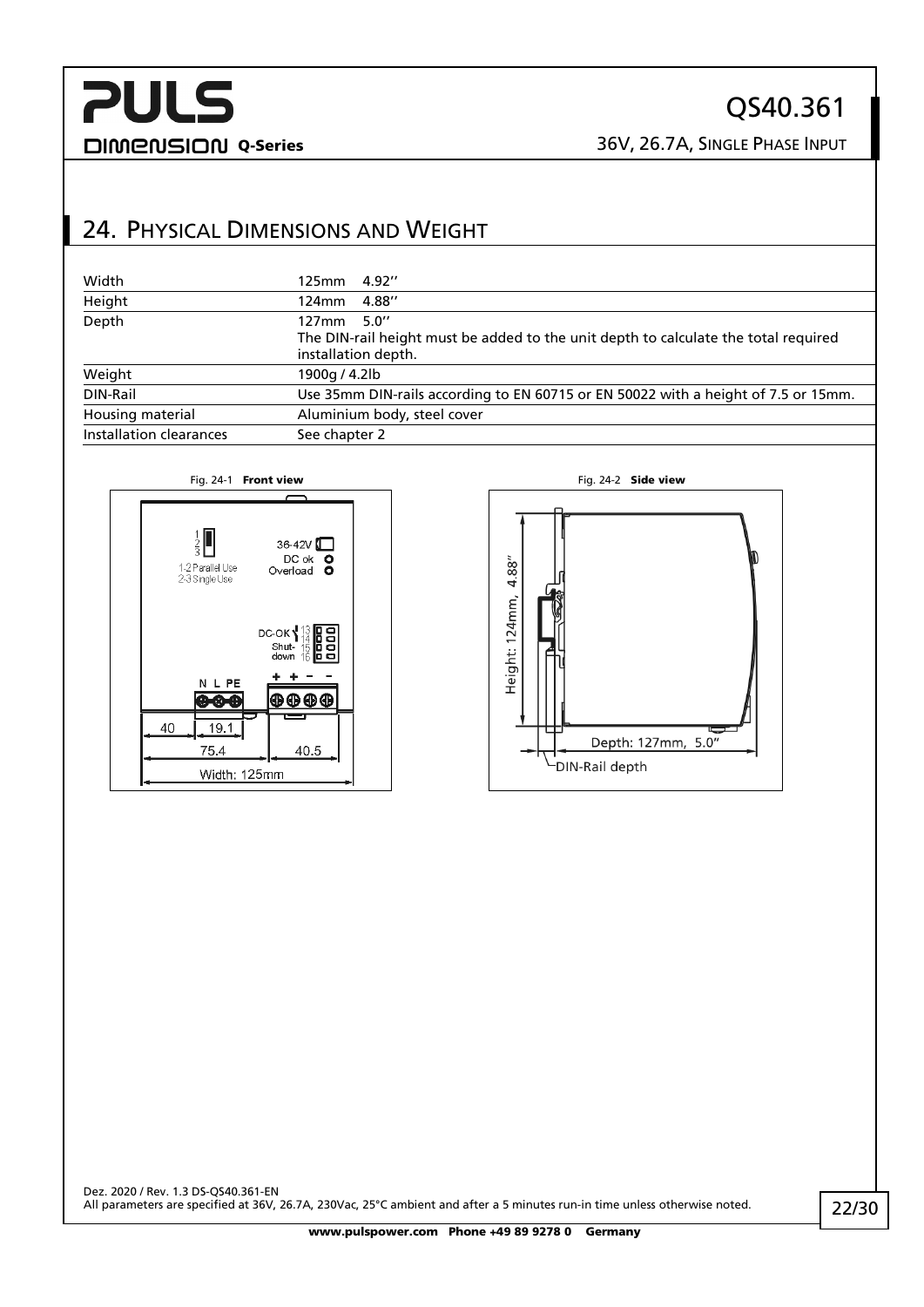**DIMENSION Q-Series** 26V, 26.7A, SINGLE PHASE INPUT

## <span id="page-22-1"></span><span id="page-22-0"></span>25. ACCESSORIES

### 25.1. ZM2.WALL - WALL MOUNTING BRACKET

This bracket is used to mount specific DIMENSION units onto a flat surface without utilizing a DIN-Rail.



### <span id="page-22-2"></span>25.2. YR40.482 - REDUNDANCY MODULE



The YR40.482 is equipped with two input channels (20A each), which are individually decoupled by utilizing mosfet technology. The output current can go as high as 40A. Using mosfets instead of diodes reduces the heat generation and the voltage drop between input and output.

Each power supply needs it own redundancy module, since the current of each power supply is greater than the max. rating of 20A of one input of the redundancy module. Both inputs should be connected in parallel.

The YR40.482 does not require an additional auxiliary voltage and is self-powered even in case of a short circuit across the output.

#### Fig. 25-1 Typical 1+1 Redundant configuration for 26.7A with a dual redundancy module

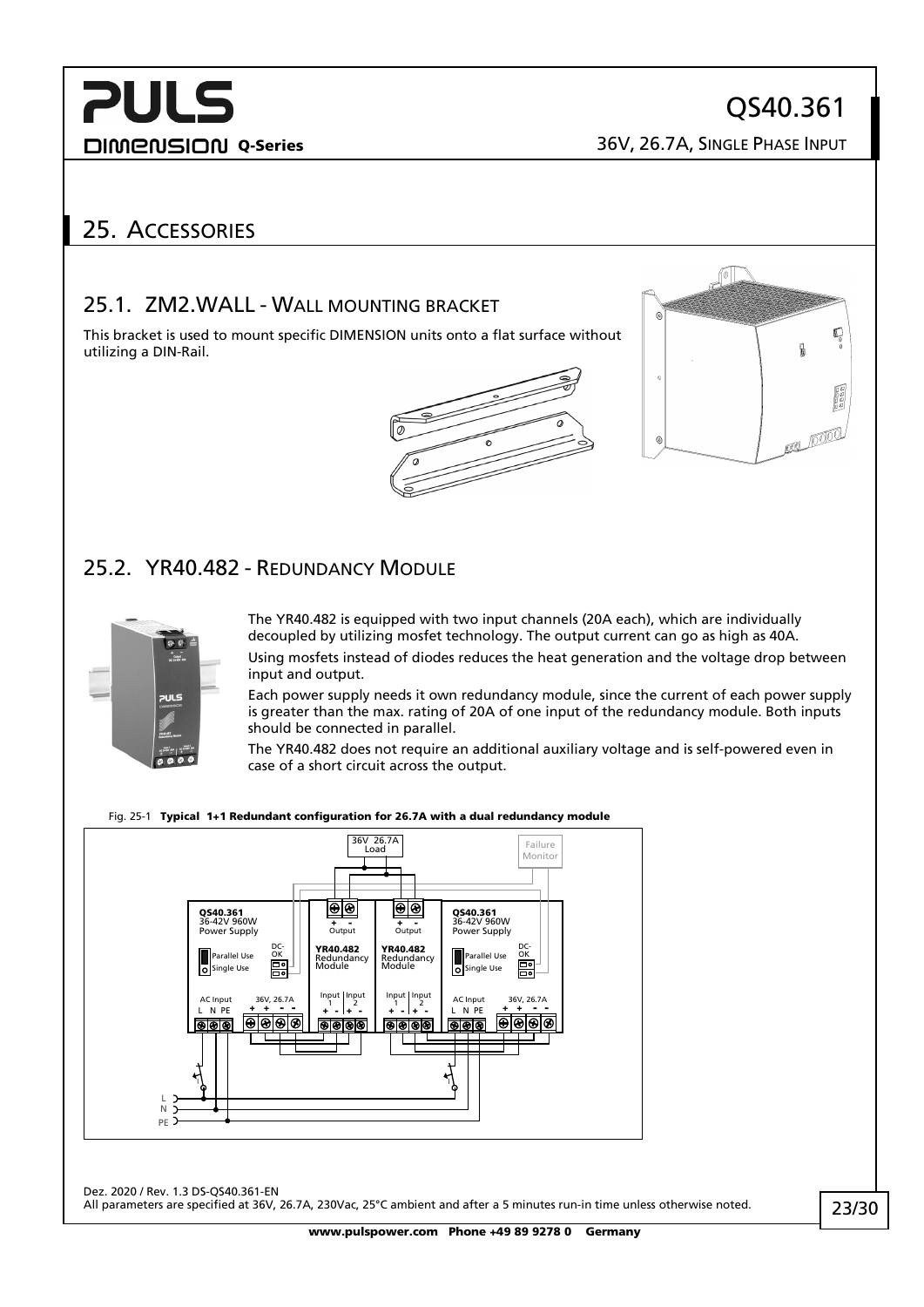**DIMENSION Q-Series** 26V, 26.7A, SINGLE PHASE INPUT

## <span id="page-23-1"></span><span id="page-23-0"></span>26. APPLICATION NOTES

### 26.1. REPETITIVE PULSE LOADING

Typically, a load current is not constant and varies over time. This power supply is designed to support loads with a higher short-term power demand (=BonusPower®). The short-term duration is hardware controlled by an output power manager and is available on a repeated basis. If the BonusPower® load lasts longer than the hardware controller allows it, the output voltage will dip and the next BonusPower® is available after the BonusPower® recovery time (see chapter [6\)](#page-6-0) has elapsed.

To avoid this, the following rules must be met:

- a) The power demand of the pulse must be below 150% of the nominal output power.
- b) The duration of the pulse power must be shorter than the allowed BonusPower® time. (see output section)
- c) The average (R.M.S.) output current must be below the specified continuous output current. If the R.M.S. current is higher, the unit will respond with a thermal shut-down after a period of time. Use the maximum duty cycle curve [\(Fig. 26-2\)](#page-23-2) to check if the average output current is below the nominal current.
- d) The duty cycle must be below 0.75.



**Example:** A load is powered continuously with 480W ( $= 50\%$  of the rated output load). From time to time a peak power of 1440W (= 150% of the rated output load) is needed for 1 second.

The question is: How often can this pulse be supplied without overloading the power supply?

- Make a vertical line at P $_{PEAK}$  = 150% and a horizontal line where the vertical line crosses the P<sub>0</sub> = 50% curve. Read the max. duty cycle from the duty cycle-axis  $(= 0.37)$
- Calculate the required pause (base load) length  $T_0$ :
- Result: The required pause length = 1.7s
- Max. repetition rate = pulse +pause length =  $2.7s$

<span id="page-23-2"></span>
$$
T_0 = \frac{T_{\text{peak}} - (D_{\text{uty}}C_{\text{ycle}} \times T_{\text{peak}})}{D_{\text{uty}}C_{\text{ycle}}} = \frac{1s - (0.37 \times 1s)}{0.37} = 1.7s
$$

#### More examples for pulse load compatibility:

| P <sub>PEAK</sub> | P <sub>0</sub> | PEAK | $\mathbf{1} \mathbf{0}$ | PPEAK | P <sub>0</sub> | ${\mathsf T}_{\sf PEAK}$ | $\overline{0}$ |
|-------------------|----------------|------|-------------------------|-------|----------------|--------------------------|----------------|
| 1440W             | 960W           | 1s   | >25s                    | 1440W | 480W           | 0.1s                     | >0.16s         |
| 1440W             | 0W             |      | >1.3s                   | 1440W | 480W           | 1s                       | $>1.6s$        |
| 1200W             | 480W           | 1s   | > 0.75s                 | 1440W | 480W           | 3s                       | >4.9s          |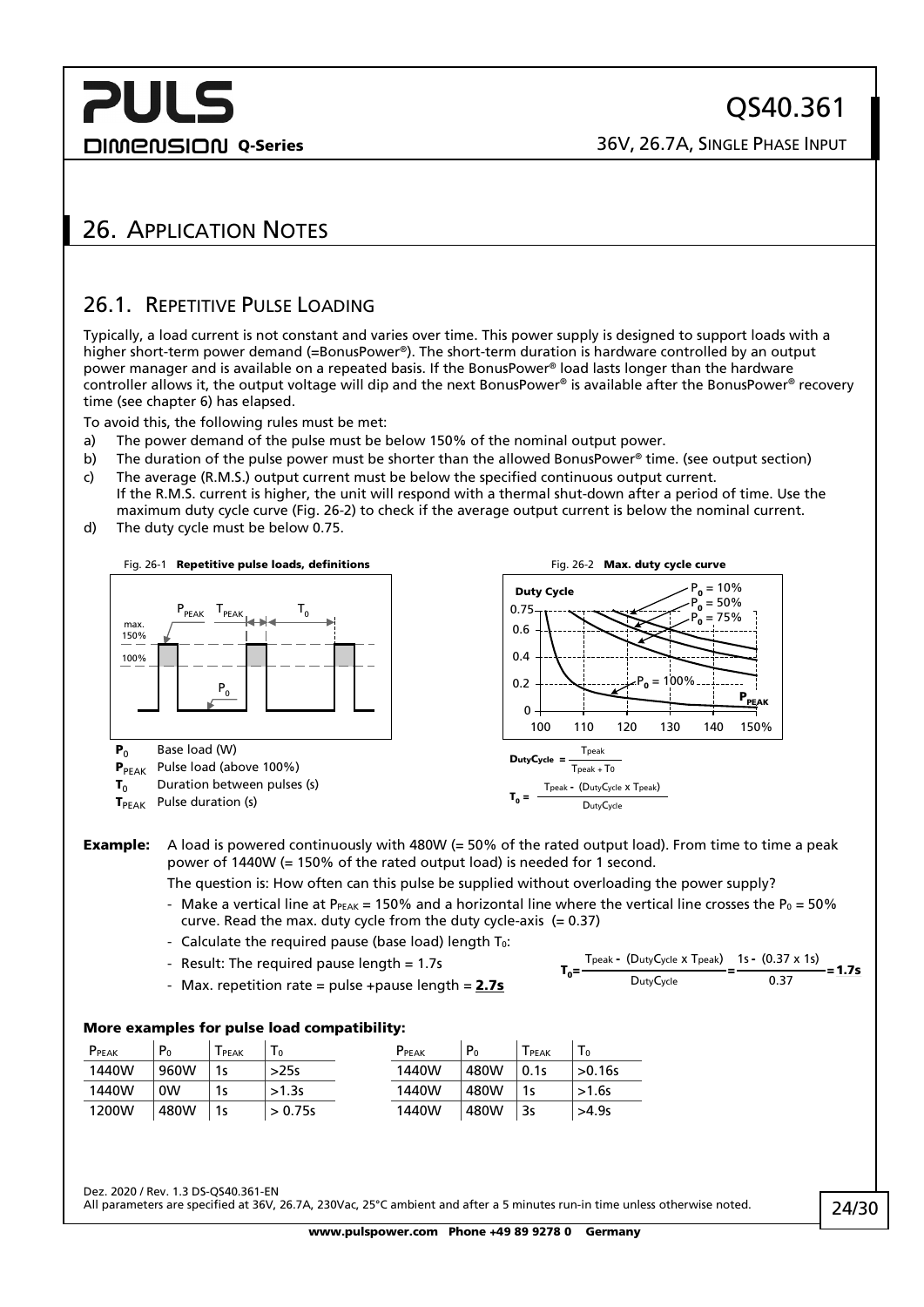**DIMENSION Q-Series** 26V, 26.7A, SINGLE PHASE INPUT

### <span id="page-24-0"></span>26.2. PEAK CURRENT CAPABILITY

The power supply can deliver peak currents (up to several milliseconds) which are higher than the specified short term currents.

This helps to start current demanding loads. Solenoids, contactors and pneumatic modules often have a steady state coil and a pick-up coil. The inrush current demand of the pick-up coil is several times higher than the steady-state current and usually exceeds the nominal output current (including the BonusPower®). The same situation applies when starting a capacitive load.

The peak current capability also ensures the safe operation of subsequent circuit breakers of load circuits. The load branches are often individually protected with circuit breakers or fuses. In case of a short or an overload in one branch circuit, the fuse or circuit breaker need a certain amount of over-current to open in a timely manner. This avoids voltage loss in adjacent circuits.

The extra current (peak current) is supplied by the power converter and the built-in large sized output capacitors of the power supply. The capacitors get discharged during such an event, which causes a voltage dip on the output. The following two examples show typical voltage dips:



Fig. 26-4 Peak load with 5x the nominal current for 5ms, typ.



53.4A Peak load (resistive) for 50ms Output voltage dips from 36V to 28.2V.

133.5A Peak load (resistive) for 5ms Output voltage dips from 36V to 20V.

Please note: The DC-OK relay triggers when the voltage dips more than 10% for longer than 1ms.

| Peak current voltage dips | tvp. |                 | from 36V to 28.2V at 53.4A for 50ms, resistive load |  |
|---------------------------|------|-----------------|-----------------------------------------------------|--|
|                           | tvp. |                 | from 36V to 25.3V at 133.5A for 2ms, resistive load |  |
|                           | tvp. | from 36V to 20V | at 133.5A for 5ms, resistive load                   |  |

### <span id="page-24-1"></span>26.3. EXTERNAL INPUT PROTECTION

The unit is tested and approved for branch circuits up to 30A (U.S.A.) and 32A (IEC). An external protection is only required if the supplying branch has an ampacity greater than this. Check also local codes and local requirements. In some countries local regulations might apply.

If an external fuse is necessary or utilized, minimum requirements need to be considered to avoid nuisance tripping of the circuit breaker. A minimum value of 16A B- or C-Characteristic breaker should be chosen, when the unit is used at AC100 and AC120V mains voltages (including AC 230V). If the unit is used only at AC 230V mains, a 10A B- or C-Characteristic breaker is sufficient.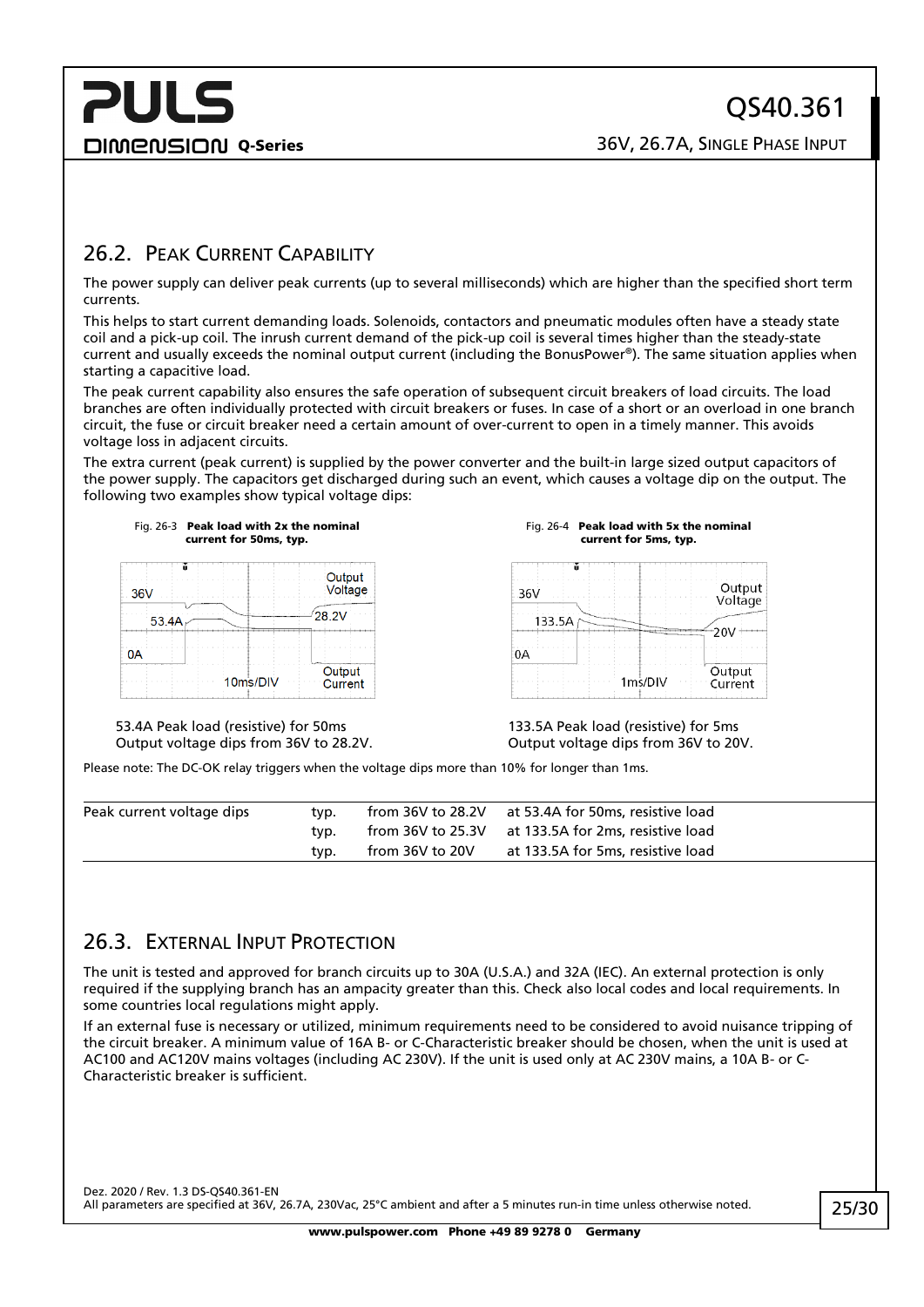### <span id="page-25-0"></span>26.4. CHARGING OF BATTERIES

The power supply can be used to charge lead-acid or maintenance free batteries. (Three 12V batteries in series) Instructions for charging batteries:

a) Set output voltage (measured at no load and at the battery end of the cable) very precisely to the end-of-charge voltage.

| End-of-charge voltage | 41.7V          | 41.25V         | 40.8V          | 40.35V          |
|-----------------------|----------------|----------------|----------------|-----------------|
| Battery temperature   | $10^{\circ}$ C | $20^{\circ}$ C | $30^{\circ}$ C | 40 $^{\circ}$ C |

- b) Use a 32A or 40A circuit breaker (or blocking diode) between the power supply and the battery.
- c) Ensure that the output current of the power supply is below the allowed charging current of the battery.
- d) Use only matched batteries when putting 12V types in series.
- <span id="page-25-1"></span>e) The return current to the power supply (battery discharge current) is typ. 25mA when the power supply is switched off (except in case a blocking diode is utilized).

### 26.5. OUTPUT CIRCUIT BREAKERS

Standard miniature circuit breakers (MCB's or UL1077 circuit breakers) are commonly used for AC-supply systems and may also be used on DC branches.

MCB's are designed to protect wires and circuits. If the ampere value and the characteristics of the MCB are adapted to the wire size that is used, the wiring is considered as thermally safe regardless of whether the MCB opens or not.

To avoid voltage dips and under-voltage situations in adjacent 36V branches which are supplied by the same source, a fast (magnetic) tripping of the MCB is desired. A quick shutdown within 10ms is necessary corresponding roughly to the ride-through time of PLC's. This requires power supplies with high current reserves and large output capacitors. Furthermore, the impedance of the faulty branch must be sufficiently small in order for the current to actually flow. The best current reserve in the power supply does not help if Ohm's law does not permit current flow. The following table has typical test results showing which B- and C-Characteristic MCBs magnetically trip depending on the wire cross section and wire length.



#### Fig. 26-5 Test circuit **Example 26-5 Test circuit** Maximal wire length<sup>\*</sup>) for a fast (magnetic) tripping:

|              | <b>Maximal Wile length Tol a last (magnetic) tripping.</b> |                       |                       |                       |
|--------------|------------------------------------------------------------|-----------------------|-----------------------|-----------------------|
|              | $0.75$ mm <sup>2</sup>                                     | $1.0$ mm <sup>2</sup> | $1.5$ mm <sup>2</sup> | $2.5$ mm <sup>2</sup> |
| $C-2A$       | 51m                                                        | 61 <sub>m</sub>       | 94 <sub>m</sub>       | >100m                 |
| $C-3A$       | 43m                                                        | 53 <sub>m</sub>       | 79 <sub>m</sub>       | >100m                 |
| $C-4A$       | 32 <sub>m</sub>                                            | 43m                   | 63m                   | 98 <sub>m</sub>       |
| $C-6A$       | 16m                                                        | 21 <sub>m</sub>       | 31 <sub>m</sub>       | 48 <sub>m</sub>       |
| $C-8A$       | 11 <sub>m</sub>                                            | 14 <sub>m</sub>       | 27m                   | 33m                   |
| $C-10A$      | 9m                                                         | 12 <sub>m</sub>       | 19 <sub>m</sub>       | 29 <sub>m</sub>       |
| $C-13A$      | 4m                                                         | 5m                    | 6m                    | 10 <sub>m</sub>       |
| <b>B-6A</b>  | 27 <sub>m</sub>                                            | 38m                   | 52m                   | 87 <sub>m</sub>       |
| <b>B-10A</b> | 16 <sub>m</sub>                                            | 22m                   | 34 <sub>m</sub>       | 53 <sub>m</sub>       |
| <b>B-13A</b> | 14 <sub>m</sub>                                            | 18 <sub>m</sub>       | 29 <sub>m</sub>       | 41 <sub>m</sub>       |
| <b>B-16A</b> | 10 <sub>m</sub>                                            | 12m                   | 14 <sub>m</sub>       | 20 <sub>m</sub>       |
| <b>B-20A</b> | 3m                                                         | 4m                    | 5 <sub>m</sub>        | 8m                    |

\*) Don't forget to consider twice the distance to the load (or cable length) when calculating the total wire length (+ and – wire).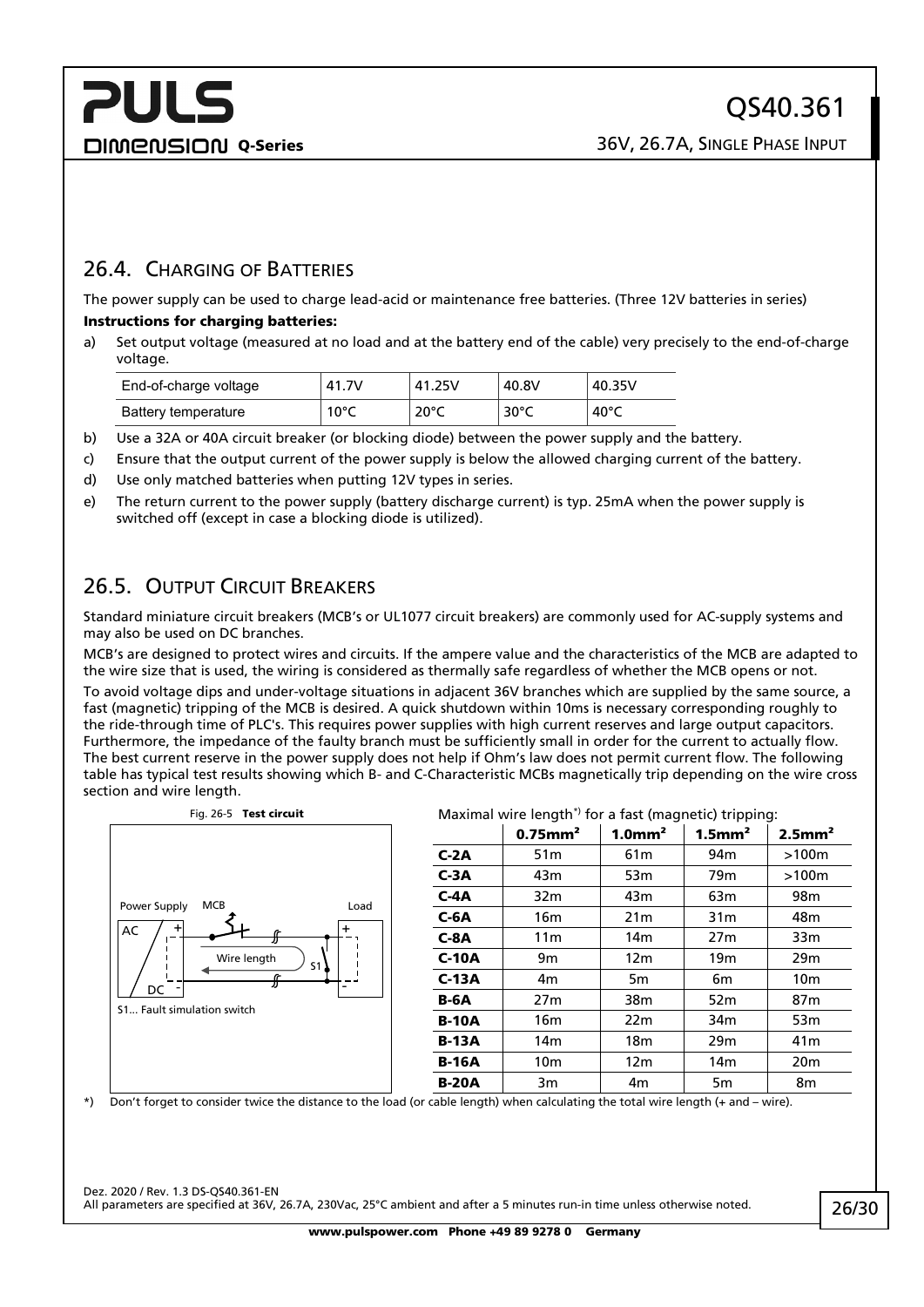DIMENSION Q-Series 26V, 26.7A, SINGLE PHASE INPUT

### <span id="page-26-0"></span>26.6. PARALLEL USE TO INCREASE OUTPUT POWER

Power supplies from the same series (Q-Series) can be paralleled to increase the output power. The output voltage shall be adjusted to the same value (±100mV) in "Single use" mode with the same load conditions on all units, or the units can be left with the factory settings. After the adjustments, the jumper on the front of the unit shall be moved from "Single use" to "Parallel use", in order to achieve load sharing. The "Parallel use" mode regulates the output voltage in such a manner that the voltage at no load is approx. 4% higher than at nominal load. See also chapte[r 6.](#page-6-0) If no jumper is plugged in, the unit is in "Single use" mode. Factory setting is also "Single use" mode.



If more than three units are connected in parallel, a fuse or circuit breaker with a rating of 32A or 40A is required on each output. Alternatively, a diode or redundancy module can also be utilized.

Energize all units at the same time to avoid the overload Hiccup*PLUS* mode. It also might be necessary to cycle the input power (turn-off for at least five seconds), if the output was in Hiccup*PLUS* mode due to overload or short circuits and the required output current is higher than the current of one unit.

Keep an installation clearance of 15mm (left / right) between two power supplies and avoid installing the power supplies on top of each other. Do not use power supplies in parallel in mounting orientations other than the standard mounting orientation (terminals on the bottom of the unit) or in any other condition where a derating of the output current is required (e.g. altitude, above 60°C, …).

<span id="page-26-1"></span>Pay attention that leakage current, EMI, inrush current, harmonics will increase when using multiple power supplies.

### 26.7. PARALLEL USE FOR REDUNDANCY

Power supplies can be paralleled for redundancy to gain higher system availability. Redundant systems require a certain amount of extra power to support the load in case one power supply unit fails. The simplest way is to put two power supplies in parallel. This is called a 1+1 redundancy. In case one power supply unit fails, the other one is automatically able to support the load current without any interruption. Redundant systems for a higher power demand are usually built in a N+1 method. E.g. five power supplies, each rated for 25A are paralleled to build a 100A redundant system. For N+1 redundancy the same restrictions apply as for increasing the output power, see also chapter [26.6.](#page-26-0)

Please note: This simple way to build a redundant system does not cover failures such as an internal short circuit in the secondary side of the power supply. In such a case, the defective unit becomes a load for the other power supplies and the output voltage can not be maintained any more. This can be avoided by utilizing redundancy modules, which have decoupling devices (diodes or mosfets) included. Further information and wiring configurations can be found in chapter [25.2.](#page-22-2)

Recommendations for building redundant power systems:

- a) Use separate input fuses for each power supply. A separate source for each supply when possible increases the reliability of the redundant system.
- b) Set the power supply into "Parallel Use" mode.
- c) Monitor the individual power supply units. Therefore, use the DC-OK relay contact of the QS40 power supply.
- d) It is desirable to set the output voltages of all units to the same value ( $\pm$  100mV) or leave it at the factory setting.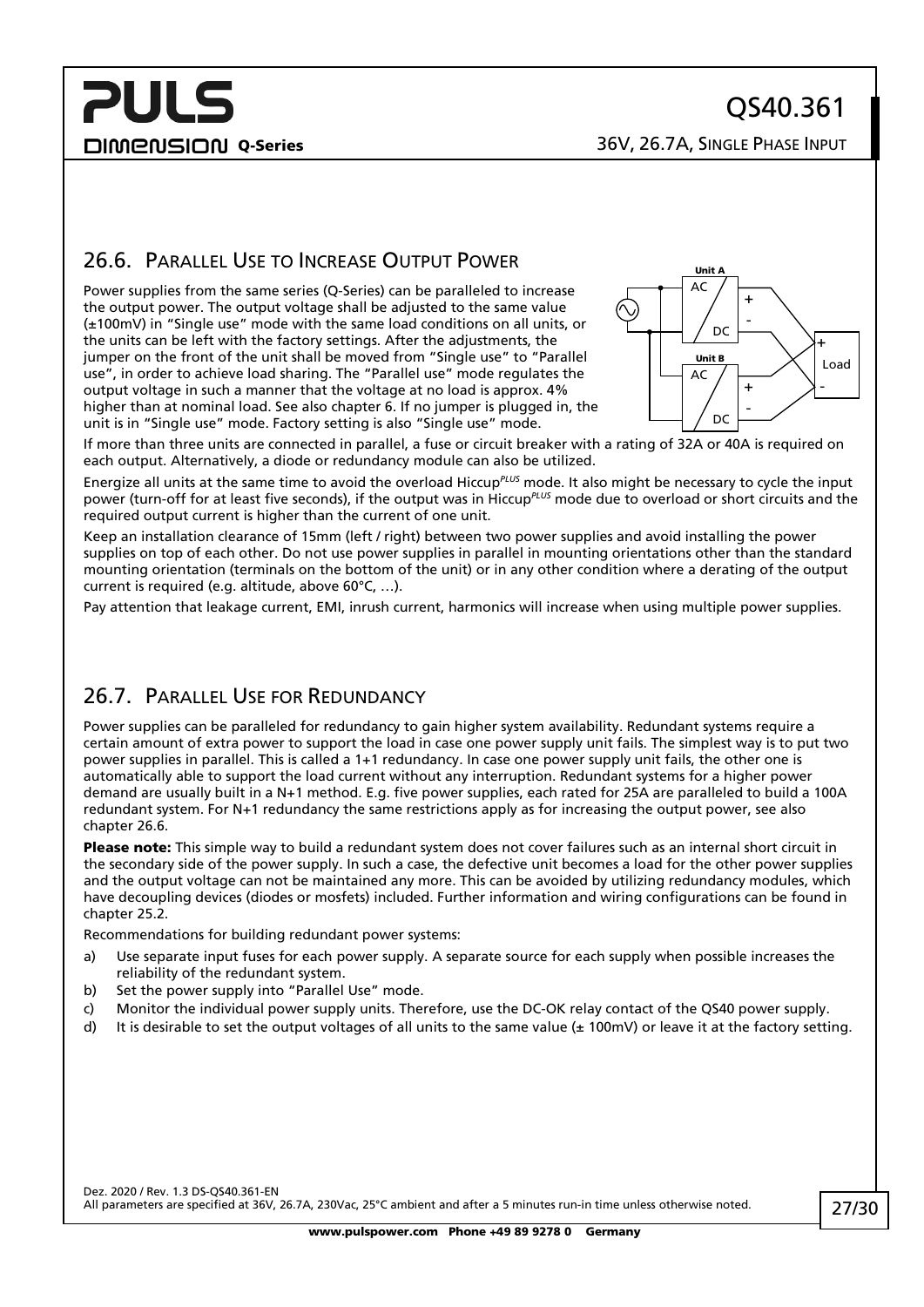**DIMENSION Q-Series** 26V, 26.7A, SINGLE PHASE INPUT

### <span id="page-27-0"></span>26.8. SERIES OPERATION

Power supplies of the same type can be connected in series for higher output voltages. It is possible to connect as many units in series as needed, providing the sum of the output voltage does not exceed 150Vdc. Voltages with a potential above 60Vdc are not SELV any more and can be dangerous. Such voltages must be installed with a protection against touching.

Earthing of the output is required when the sum of the output voltage is above 60Vdc.

Avoid return voltage (e.g. from a decelerating motor or battery) which is applied to the output terminals.

Keep an installation clearance of 15mm (left / right) between two power supplies and avoid installing the power supplies on top of each other. Do not use power supplies in series in mounting orientations other than the standard mounting orientation (terminals on the bottom of the unit).

<span id="page-27-1"></span>Pay attention that leakage current, EMI, inrush current, harmonics will increase when using multiple power supplies.

### 26.9. INDUCTIVE AND CAPACITIVE LOADS

The unit is designed to supply any kind of loads, including capacitive and inductive loads. If extreme large capacitors, such as EDLCs (electric double layer capacitors or "UltraCaps") with a capacitance > 1.5F are connected to the output, the unit might charge the capacitor in the Hiccup*PLUS* mode (see chapter [6\)](#page-6-0).

### <span id="page-27-2"></span>26.10.BACK-FEEDING LOADS

Loads such as decelerating motors and inductors can feed voltage back to the power supply. This feature is also called return voltage immunity or resistance against Back- E.M.F. (Electro Magnetic Force).

This power supply is resistant and does not show malfunctioning when a load feeds back voltage to the power supply. It does not matter whether the power supply is on or off.

The maximum allowed feed-back-voltage is 50Vdc. The absorbing energy can be calculated according to the built-in large sized output capacitor which is specified in chapter [6.](#page-6-0)

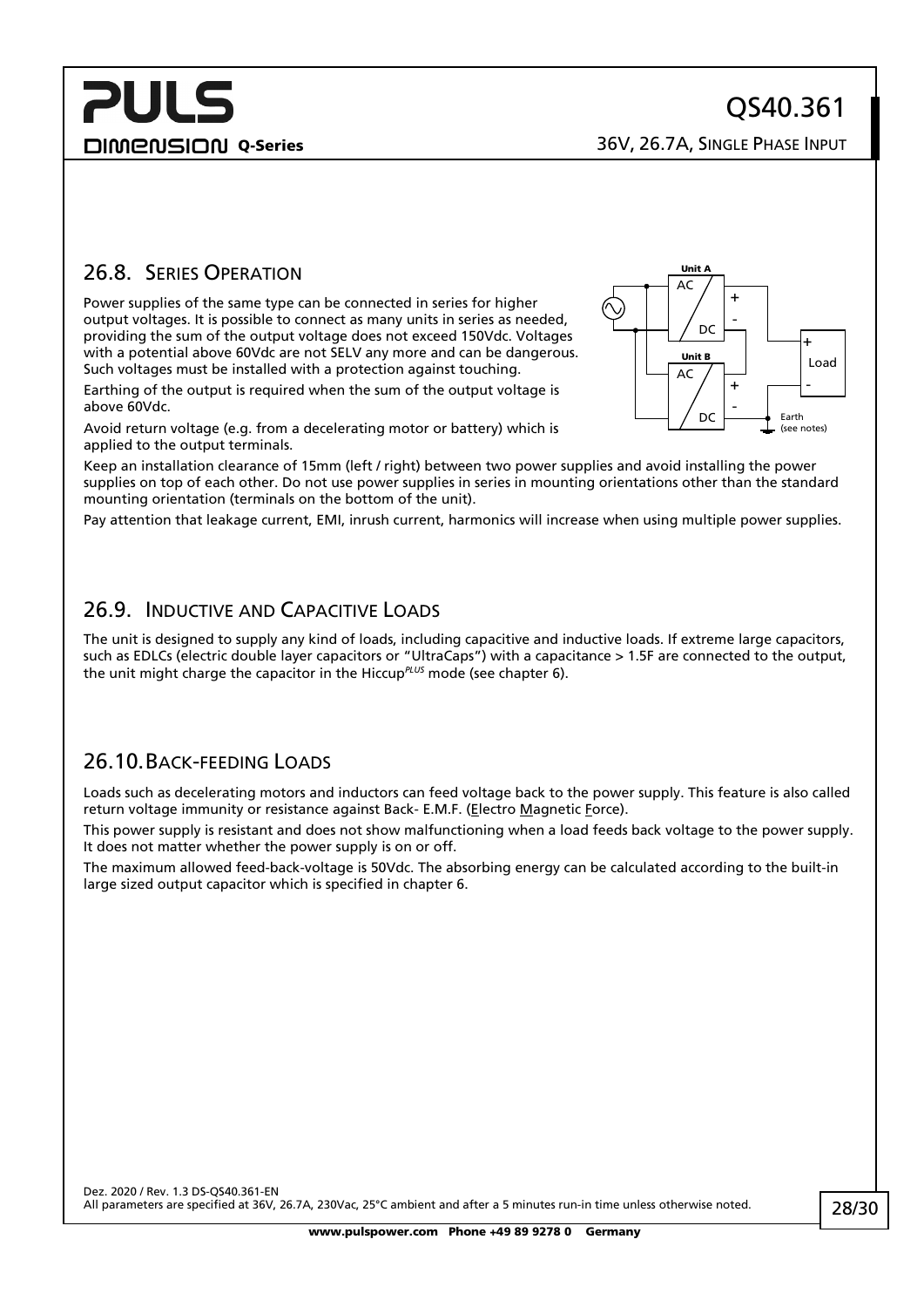L N PE

Power Supply AC

> internal fuse

> > DC

DIMENSION Q-Series 36V, 26.7A, SINGLE PHASE INPUT

 $240V + 10%$  max.

%01+ V0tz

max.

L2

L3

L1

### <span id="page-28-0"></span>26.11.OPERATION ON TWO PHASES

The power supply can also be used on two-phases of a three-phase-system. Such a phase to phase connection is allowed as long as the supplying voltage is below  $240V^{+10\%}$ .

<span id="page-28-1"></span>

When the power supply is installed in a tightly sealed enclosure, the temperature inside the enclosure will be higher than outside. In such situations, the inside temperature defines the ambient temperature for the power supply.

The following measurement results can be used as a reference to estimate the temperature rise inside the enclosure.

The power supply is placed in the middle of the box, no other heat producing items are inside the box

| Enclosure:                            | Rittal Typ IP66 Box PK 9522 100, plastic, 254x180x165mm                                       |
|---------------------------------------|-----------------------------------------------------------------------------------------------|
| Load:                                 | 36V, 21.4A; (=80%) load is placed outside the box                                             |
| Input:                                | 230Vac                                                                                        |
| Temperature inside enclosure:         | 68.0 $\degree$ C (in the middle of the right side of the power supply with a distance of 2cm) |
| Temperature outside enclosure: 24.0°C |                                                                                               |
| Temperature rise:                     | 44.0K                                                                                         |